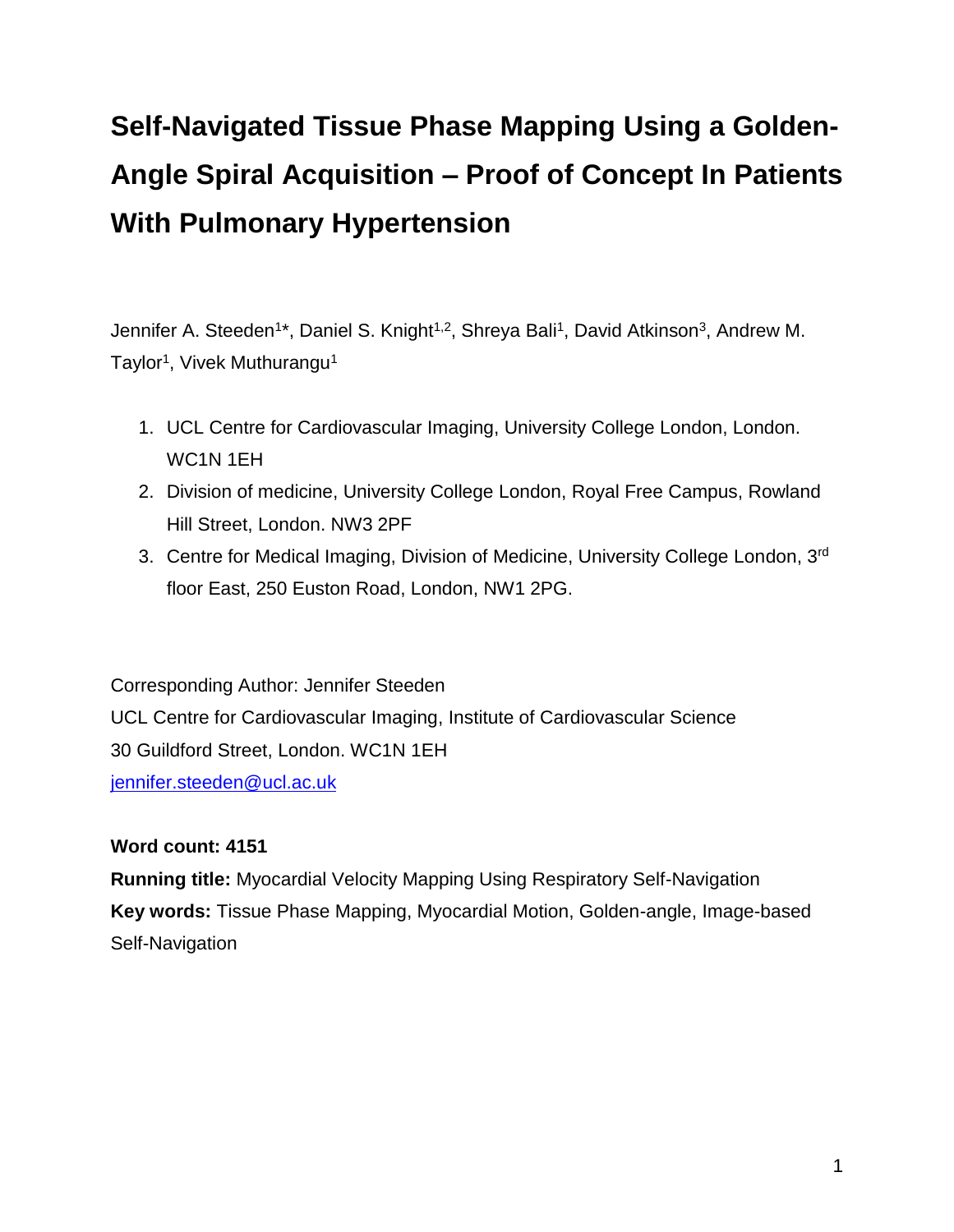## **ABSTRACT**

**Purpose:** To create a high temporal- and spatial-resolution retrospectively cardiacgated, tissue phase mapping (TPM) sequence, using an image-based respiratory navigator calculated from the data itself.

**Methods:** The sequence was based on a golden-angle spiral acquisition. Reconstruction of real-time images allowed creation of an image-based navigator. The expiratory spiral interleaves were then retrospectively cardiac-gated using data binning. TPM data was acquired in 20 healthy volunteers and 10 patients with pulmonary hypertension. Longitudinal and radial myocardial velocities were calculated in the left ventricle (LV) and right ventricle (RV).

**Results:** The image-based navigator was shown to correlate well with simultaneously acquired airflow data in 10 volunteers(r=0.93±0.04). The TPM navigated images had a significantly higher subjective image quality and edge sharpness (P<0.0001) than averaged spiral TPM. No significant differences in myocardial velocities were seen between conventional Cartesian TPM with navigator respiratory-gating and the proposed self-navigated TPM technique, in 10 volunteers. Significant differences in the velocities were seen between the volunteers and patients in the LV at systole and end diastole, and in the RV at end diastole.

**Conclusion:** We have demonstrated the feasibility of measuring myocardial motion using a golden-angle spiral TPM sequence, with an image-based respiratory navigator calculated from the TPM data itself.

**Key words:** Tissue Phase Mapping, Myocardial Motion, Golden-angle, Image-based Self-Navigation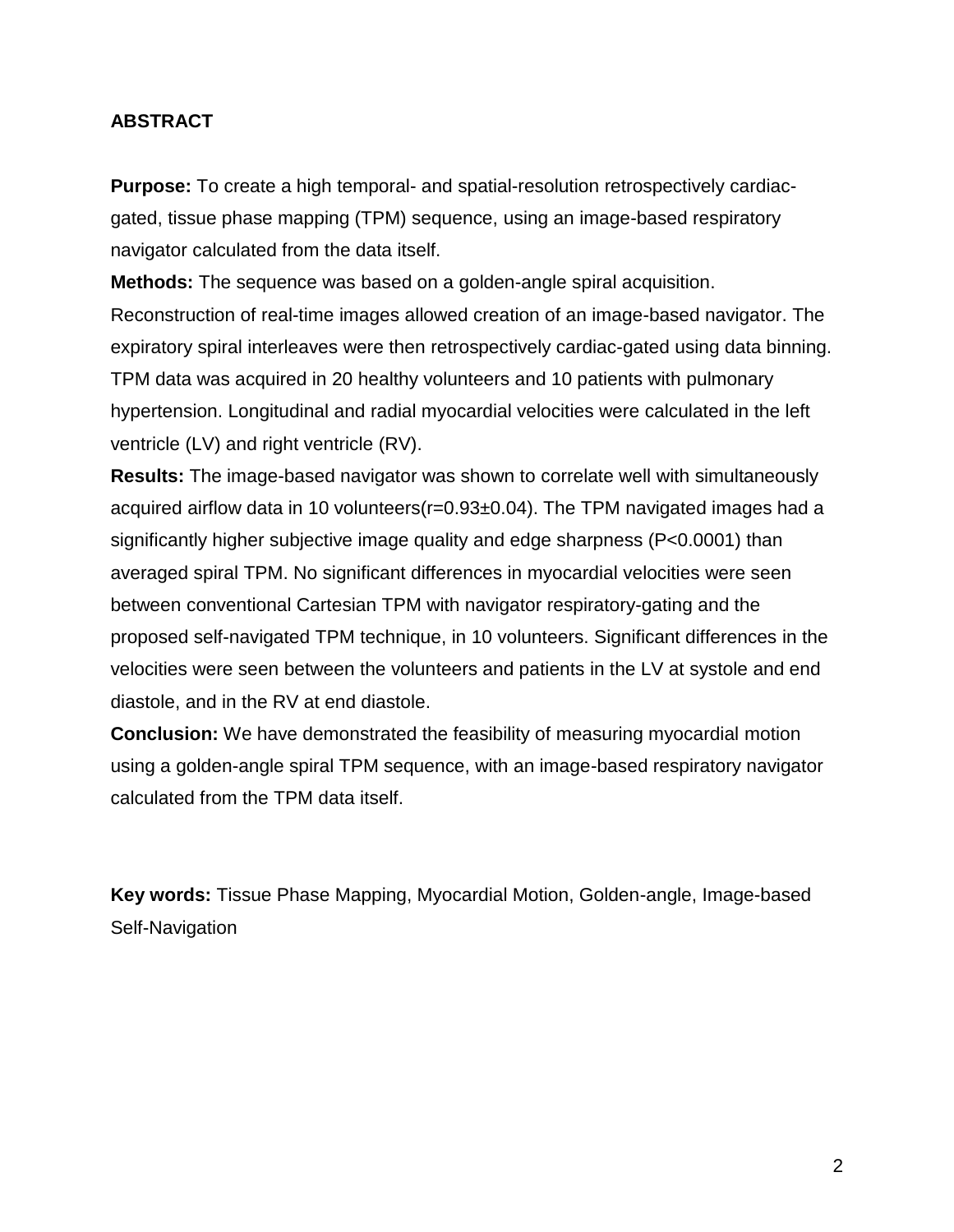#### **INTRODUCTION**

Magnetic resonance tissue phase mapping (TPM) allows assessment of the separate directional components of wall motion, as well as their regional distribution. However, the requirement for velocity encoding in all three directions results in long acquisition times. This is particularly true when imaging the thin walled right ventricle (RV), as higher spatial-resolution is also required. Thus, the majority of TPM implementations are acquired during free-breathing, with respiratory navigators used to reduce respiratory motion artifacts [\(1-3\)](#page-18-0).

Conventional respiratory navigation can be carried out in multiple ways, including the use of a pencil beam excitation through the diaphragm or Prospective Acquisition Correction (PACE) [\(4\)](#page-18-1). These techniques require a break in data acquisition and for this reason they are usually combined with prospective cardiac gating. Unfortunately, this acquisition schema leads to a loss of information in some parts of the cardiac cycle. A better approach might be self-gating, in which the respiratory signal is extracted from the TPM data itself. The benefits of self-gating are that there are no gaps in data acquisition and hence it lends itself to retrospective cardiac-gating.

One method of self-gating is to acquire data in such a way that real-time images can be reconstructed from the data itself and used to calculate an image-based navigator [\(5,](#page-18-2)[6\)](#page-18-3). However, efficient k-space filling or data undersampling is required to produce real-time images at sufficient temporal-resolution to capture respiratory motion. One possibility is to combine undersampled spiral trajectories with a Sensitivity Encoding (SENSE) reconstruction [\(7\)](#page-18-4). However, to ensure that the final gated data is not as undersampled as the real-time images, the interleaves must be rotated with each real-time frame. In such a scheme, the uniformity of k-space filling in the cardiac-gated data will depend on the exact angle of rotation. For arbitrary temporal-resolutions, a golden-angle rotation strategy is the optimum method of guaranteeing uniform filling of k-space [\(8-10\)](#page-18-5). Therefore, this strategy may also provide more uniform k-space filling of respiratory-navigated, retrospectively cardiac binned TPM data.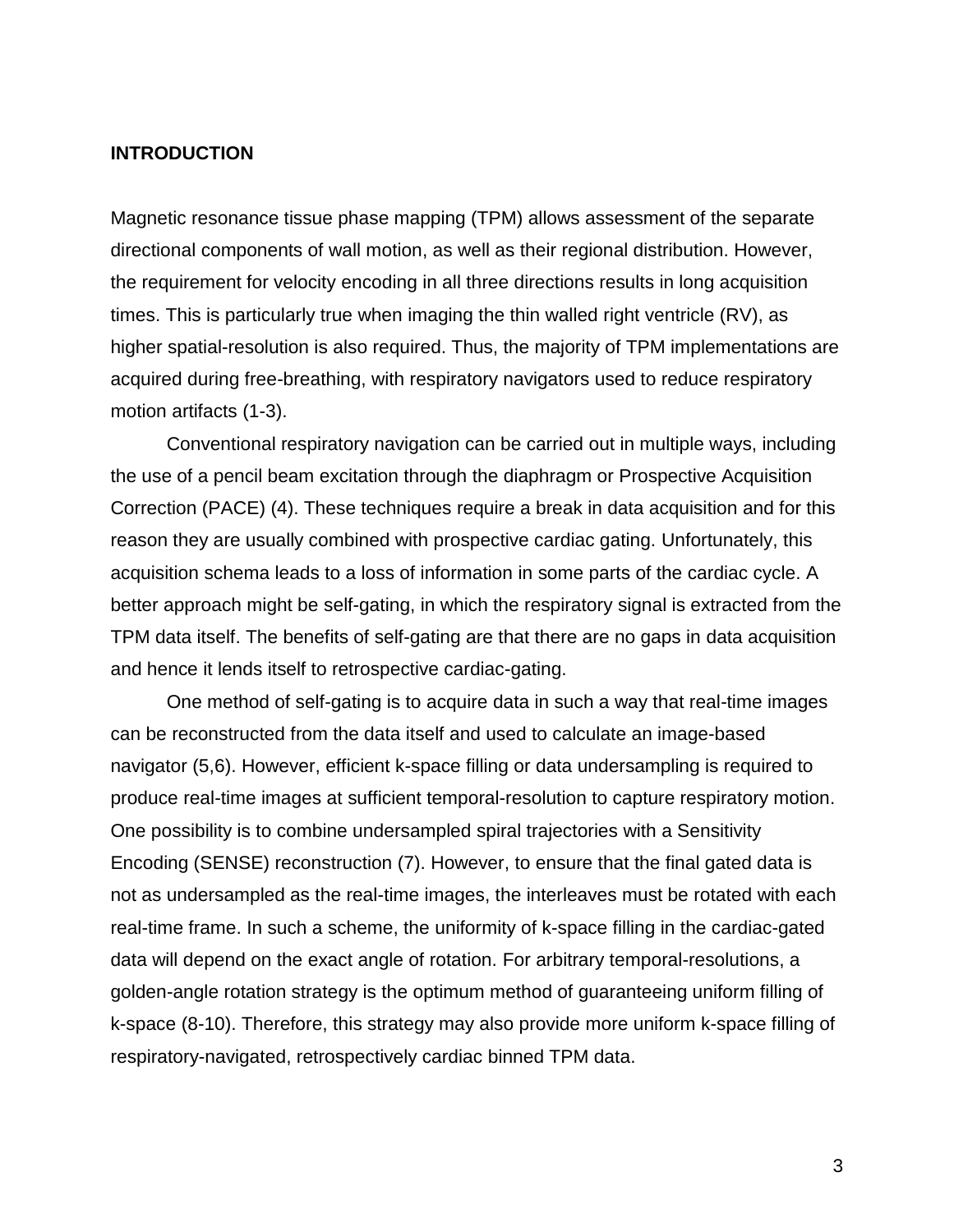In this study, we implemented a golden-angle spiral TPM sequence, in which the data was first reconstructed as real-time images to produce an image-based navigator. The navigator was then used to select the spiral interleaves acquired in expiration, for final reconstruction of the retrospectively cardiac-gated data. The aims of this study were; i) To demonstrate that it is possible to derive an image-based navigator from the real-time data itself, which can be used to perform respiratory gating allowing an improvement in image quality; ii) To show that the golden-angle strategy resulted in more uniform filling of the respiratory-navigated, retrospectively cardiac-gated k-space; and iii) To demonstrate that it is feasible to measure clinical relevant myocardial velocities in the left ventricle (LV) and right ventricle (RV) of both normal controls and patients with pulmonary hypertension (PH).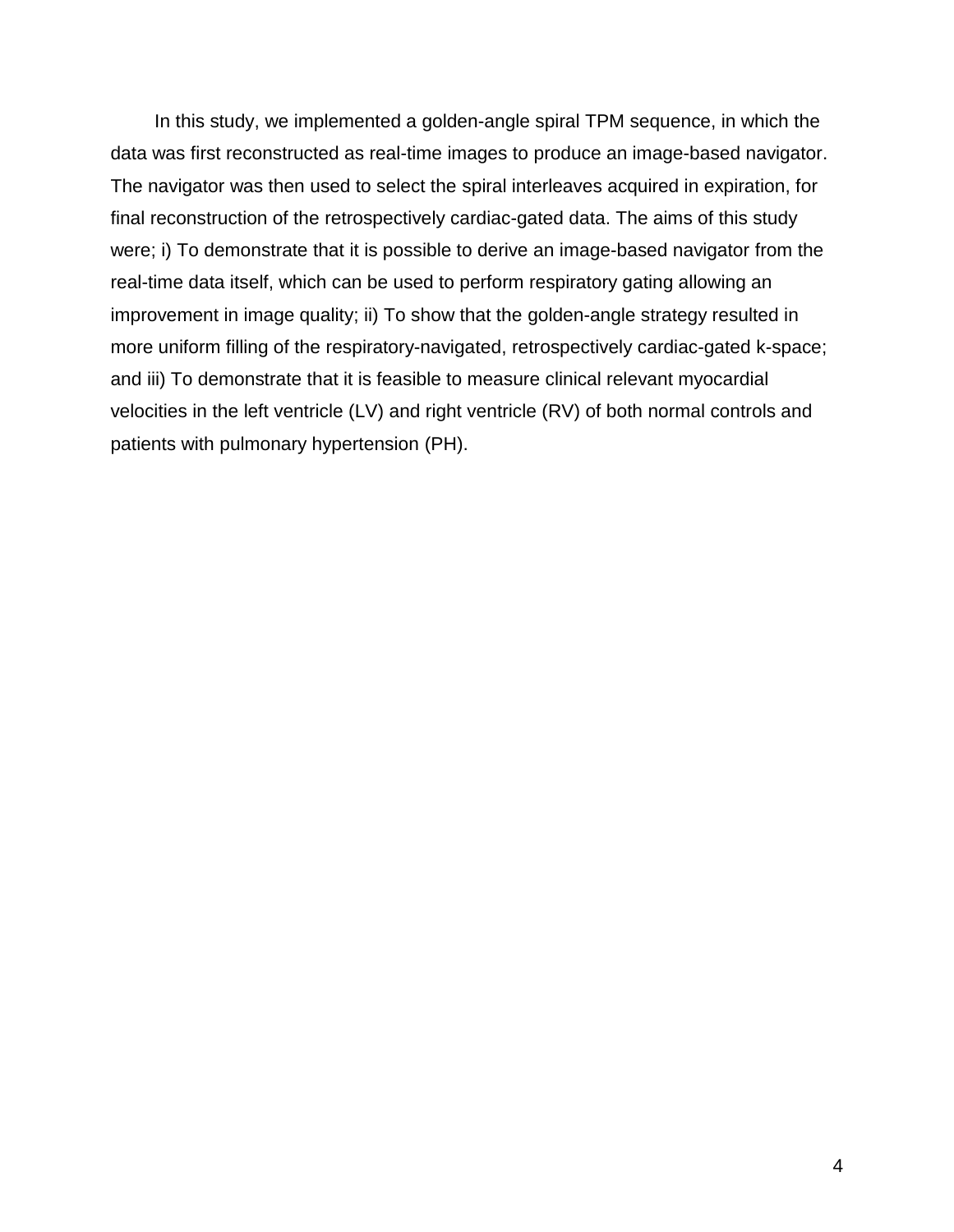#### **METHODS**

#### *Study Population*

The study population consisted of 20 healthy volunteers (14 male, 6 female: median age 35.1±6.3 years, range: 24.2 to 47.0 years) and 10 patients with known pulmonary hypertension (3 male, 7 female: median age 51.3±13.5 years, range: 31.3 to 74.0 years). Exclusion criteria were; i) Irregular heart rates i.e. multiple ectopic beats or atrial fibrillation; ii) Contraindications to MR such as MR-incompatible implants; or iii) Pregnancy. The local research ethics committee approved the study and written consent was obtained from all volunteers and patients.

All imaging was performed on a 1.5T MR scanner (Magnetom Avanto, Siemens Medical Solutions, Erlangen, Germany) using two rows of spine coil elements and two rows of body-matrix elements, giving a total of 12 coil elements. A vector electrocardiographic (ECG) system was used for cardiac-gating. In all subjects the proposed self-navigated TPM technique was performed in the short axis orientation at the mid-ventricular position, with all reconstructions performed in the Siemens reconstruction environment. The volunteer population was divided into two subgroups; in the first subgroup (N=10) respiratory airflow was measured during the proposed TPM acquisition using an MR compatible flow meter (Biopac MP Systems, California, USA) connected to an airtight mask; and in the second subgroup (N=10) an additional conventional Cartesian TPM acquisition was performed (in the same imaging plane as the proposed TPM acquisition, optimized to have a similar spatial and temporal resolution) with navigator respiratory gating (PACE, with an acceptance window of 4 mm). The first subgroup allowed us to assess the correlation of airflow with the imagebased navigator. The second subgroup allowed us to compare velocities measured from the conventional Cartesian acquisition, the averaged spiral TPM data, and the selfnavigated spiral TPM data.

#### *Tissue Phase Mapping Acquisition*

The proposed TPM acquisition was based on a uniform density spiral, three-directional phase-contrast sequence (see [Figure 1\)](#page-27-0). The spiral design was based on that described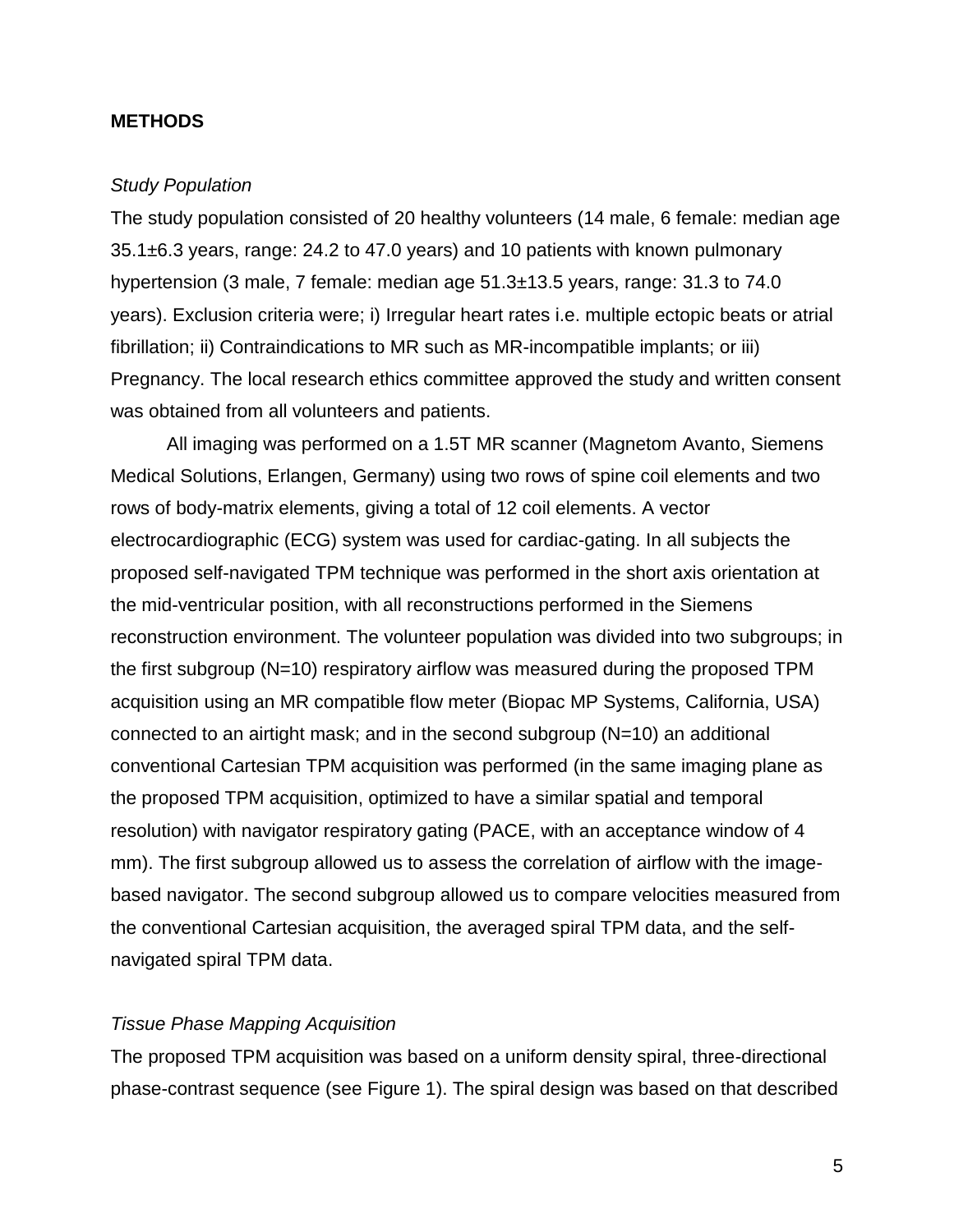by Hargreaves, et al. [\(11\)](#page-19-0) with each interleave lasting 8.31 ms (consisting of 5935 samples with a dwell time of 1.4 μs, with an oversampling factor of 2). A *two-sided* flowencoding scheme was used [\(12\)](#page-19-1) with positive and negative bipolar pulses applied for each velocity-encoding direction (a 'flow-encoding couplet'). Thus to measure flow in three directions, six flow-encoded readouts must be acquired. This is different from a conventional scheme in which four readouts are necessary. The benefit of this two-sided flow-encoded scheme is that the temporal-resolution is higher, as each flow-encoded couplet is independent. Each consecutive flow-encoding couplet was rotated by the golden-angle, as previously described [\(9\)](#page-19-2). The velocity sensitivity was set to 30 cm/s to ensure no velocity aliasing occurred within the myocardium, to maintain a reasonable TE and to reduce background offsets caused by eddy currents.

Data was continuously acquired to allow the theoretical acquisition of a fully sampled k-space with 40 spiral interleaves, for each of the three flow-encoded directions, within all 40 cardiac phases, with a cardiac-gating oversampling factor of 20%, in addition to a respiratory navigation efficiency of 30% (see [Table 1](#page-22-0) for all imaging parameters). Theoretically, to acquire 40 spiral interleaves in all 40 frames, for the six flow-encoded readouts, with a TR of 13.6 ms, requires 130.56 s. Including the 20% oversampling and using a 30% respiratory navigator efficiency, the total scan time was therefore ~8.7 minutes.

#### *Real-time Image Reconstruction*

Real-time images were reconstructed from 10 consecutive flow-encoding couplets (resulting in a temporal-resolution of the real-time images of ~270 ms). As this resulted in an undersampled k-space (acceleration factor: ~4), an iterative non-Cartesian SENSE algorithm was used for image reconstruction [\(7\)](#page-18-4). The stopping criterion for the algorithm was a residual of less than 10 $3$ , which resulted in  $\sim$ 12 iterations. The necessary coil sensitivity maps were acquired with the same imaging parameters as the tissue phase mapping sequence in a pre-scan, over ~11 seconds to ensure a high signal-to-noise ratio and acquisition of data during inspiration and expiration.

#### *Calculation of the Respiratory Navigator*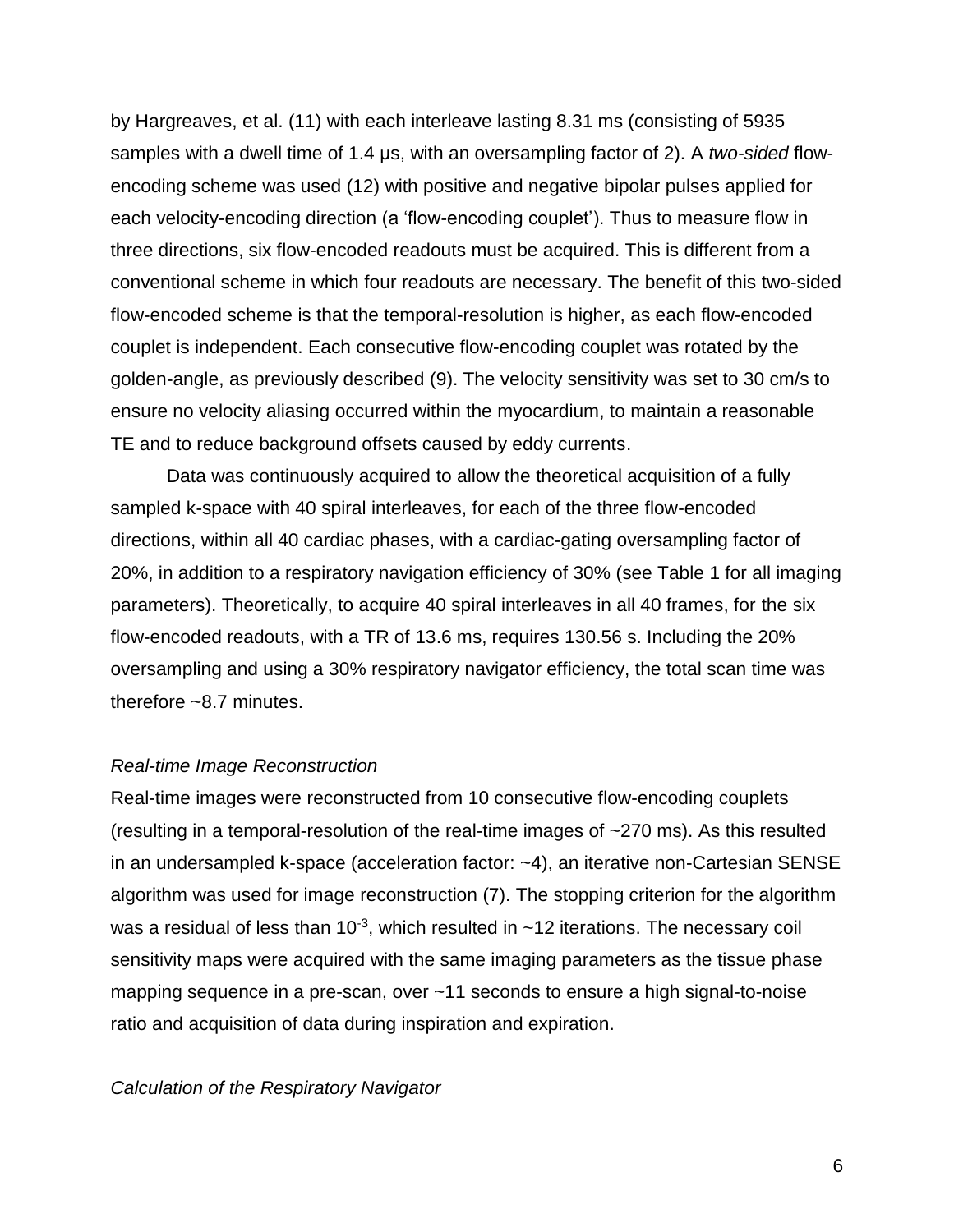The image-based respiratory navigator was calculated by cross-correlating the real-time series with five real-time frames selected from end-expiration. The expiratory frames were identified by projecting the real-time series onto the x- and y-axes, and calculating the center-of-mass. The two center-of-mass signals were then tested for respiratory power in the frequency domain, with the highest being used for further analysis. The five most anterior or superior positions (depending on the axis) in the center-of-mass signal were considered to be coincident with end-expiration. Cross-correlation with these expiratory frames produced five separate navigator signals, which were then averaged and Fourier interpolated. We choose a ten-fold interpolation to ensure that each of the flow-encoding couplets was associated with an individual point in the navigator signal. Thirty percent of flow-encoding couplets associated with the highest correlation coefficients (i.e. the most expiratory positions) were then used in the final, cardiac-gated TPM image reconstruction (see *[Figure 2](#page-27-1)*).

In the first volunteer subgroup  $(N=10)$ , the navigator signal was correlated against simultaneously acquired airflow data. It was necessary to differentiate the navigator signal [\(13\)](#page-19-3) in order to convert displacement to flow for comparison of the signals (MATLAB R2012a, The MathWorks Inc., Natick, MA).

#### *Reconstruction of Gated TPM Data*

The navigator-selected flow-encoding couplets in each velocity direction were binned into 40 phases depending on their linearly-normalized cardiac timestamp [\(14\)](#page-19-4). As each k-space had a different number and distribution of interleaves, the resultant 120 kspaces (40 phases, 3 velocity-encoding directions) were reconstructed using an iterative SENSE algorithm (with no density compensation for the non-uniform filling of the resultant k-spaces). The stopping criterion for the algorithm was a residual of less than 10-3 , which resulted in ~5 iterations for the final averaged TPM data and ~7 iterations for the final navigated TPM data.

In order to assess if the golden-angle strategy was an optimized method of filling k-space, it was necessary to simulate k-space filling using a more traditional rotation strategy. The simulated rotation strategy was similar to a previously described method used in real-time flow imaging [\(15\)](#page-19-5). Briefly, each simulated real-time, k-space frame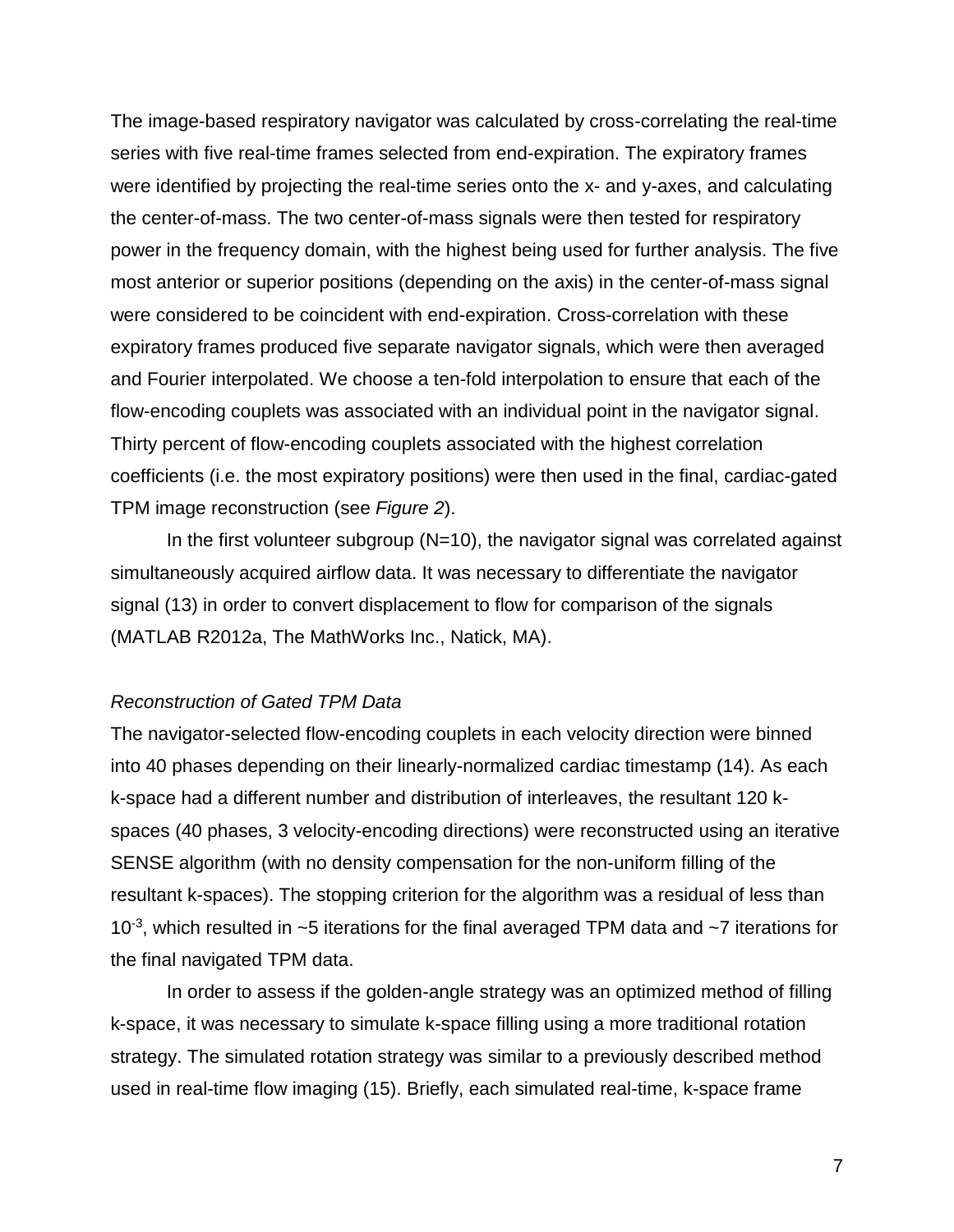contained 10 regularly spaced interleaves out of a possible 40 interleaves (acceleration factor: 4). In subsequent frames, all interleaves were rotated by  $9^{\circ}$  and therefore k-space was fully sampled every four frames. Using the linearly-normalized cardiac timestamps and calculated respiratory navigator from the volunteers, it was possible to simulate kspace filling if this conventional strategy was used. To assess the uniformity of k-space filling, it was necessary to produce a simple metric of the relative position of the spiral interleaves. One measure is the angle between adjacent interleaves, which should not vary when k-space is uniformly filled. Thus, the coefficient of variation (CoV) of these angles can be taken as a measure of non-uniformity of filling (where a lower CoV equates to more uniform filling). The mean CoV (across all frames and direction) for the golden-angle acquisition was compared to the CoV of simulated k-spaces to determine the most optimized method.

#### *Image Quality Assessment*

Image quality was assessed in the conventional Cartesian TPM data, as well as both the image-based, respiratory-navigated TPM data and a non-navigated, averaged reconstruction (signal average ~3).

Subjective image scoring was performed by two independent, experienced observers who were presented with the magnitude images in a blinded, randomized manner. The image quality was graded as; 1, poor (non-segmentable); 2, fair (difficult to segment); 3, acceptable (segmentation achievable by experienced reporter); 4, good (segmentation achievable by inexperienced reporter); 5, excellent (trivial segmentation).

Edge sharpness was quantified by measuring the maximum relative gradient of pixel intensities across the border of the left ventricle (LV), as previously described [\(16\)](#page-19-6). Edge sharpness was measured in all frames and an average used for comparison.

Quantification of signal-to-noise ratio (SNR) and velocity-to-noise ratio (VNR) in this data is non-trivial due to the uneven distribution of noise, caused by the different number of interleaves in each frame and the SENSE reconstruction used [\(17\)](#page-19-7). Therefore, in this study the signal noise  $(\sigma s)$  and velocity noise in the longitudinal velocity data (σ<sub>V</sub>) were estimated, as previously described [\(16](#page-19-6)[,18\)](#page-19-8). Estimated SNR was then calculated by dividing the mean pixel intensity inside the LV (at the peak *E* wave)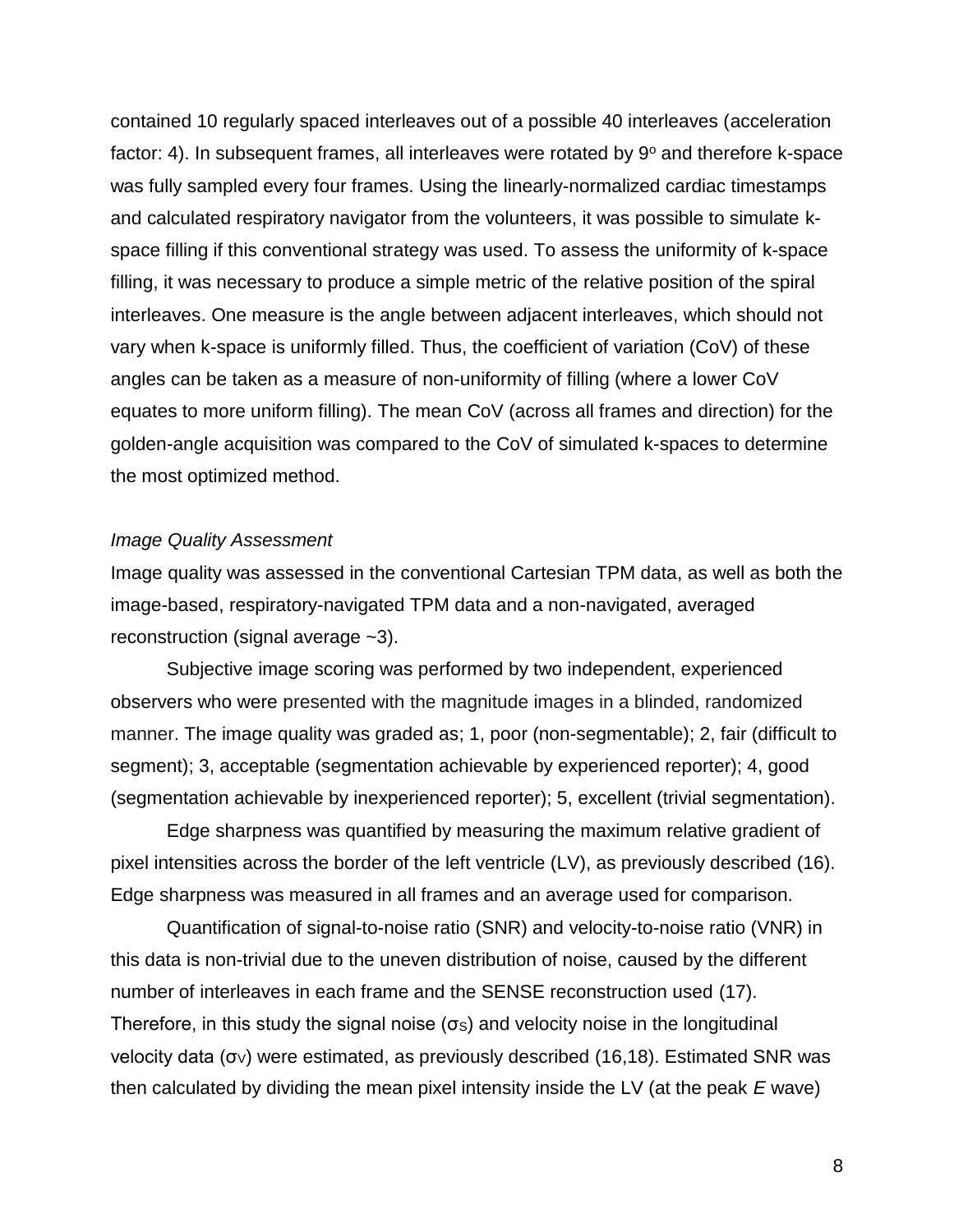by the σ<sub>S</sub>, and similarly, estimated VNR was calculated by dividing the mean velocity inside the LV (at the peak  $E$  wave in the longitudinal velocity data) by  $\sigma_{V}$ .

## *Post-processing of TPM data*

All images were processed using in-house plug-ins for the open-source software OsiriX (the OsiriX Foundation, Geneva, Switzerland) [\(19\)](#page-19-9). For each data set, the inner and outer myocardial borders of the LV and RV were manually segmented using the modulus images. Bulk motion correction was performed [\(20\)](#page-19-10), before transformation of the in-plane velocities to an internal polar coordinate system positioned at the center-ofmass of the segmented ventricle. This allowed motion to be described in terms of contraction (using radial velocities – *Vr*) and shortening (using longitudinal velocities – *Vz*), in the same way as previously described [\(21\)](#page-20-0).

Vector field plots and color-coded maps were generated for each velocity component to allow easy visualization of the results. Additionally, graphs of the temporal evolution of regional and global myocardial motion patterns were calculated, by averaging the velocity components within the region of interest (ROI). The peak velocities in the *S* (systolic), *E* (early diastolic) and *A* (atrial systolic) waves were measured for the longitudinal and radial velocities within the entire myocardium, for comparison.

#### *Statistical Analysis*

All statistical analysis was performed using GraphPad Prism (GraphPad Software Inc., San Diego, CA). The image-scoring results are expressed as the median and range, with all other results expressed as the mean  $\pm$  standard deviation (SD). The imagebased respiratory navigator was compared to the simultaneously acquired airflow data by performing a correlation. A paired t-test of the CoV values was used to compare the uniformity of k-space filling between the golden-angle and simulated conventional acquisition strategies. A non-parametric Wilcoxon rank sum test was used to compare the subjective image-scoring, and paired t-tests were used to compare the quantitative image quality values between the self-navigated and the averaged spiral TPM reconstructions. A one-way ANOVA with Bonferroni's multiple comparison test was used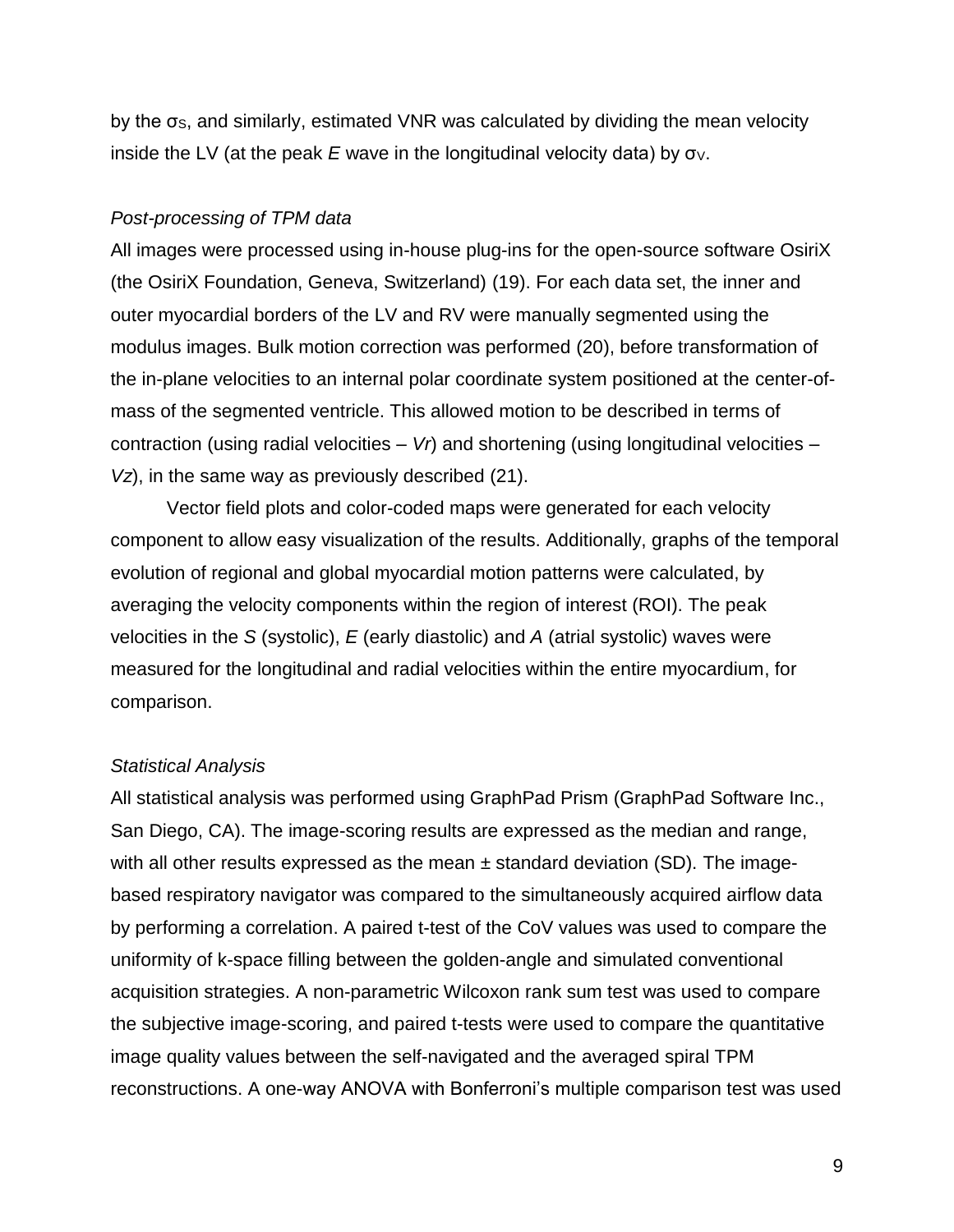to compare the quantitative image quality measures and the velocities from the conventional Cartesian TPM sequence, with those from the self-navigated spiral TPM data and the averaged spiral TPM data. The calculated myocardial velocities in the LV and RV were compared between the healthy volunteers and the PH patients from the self-navigated TPM data using unpaired t-tests.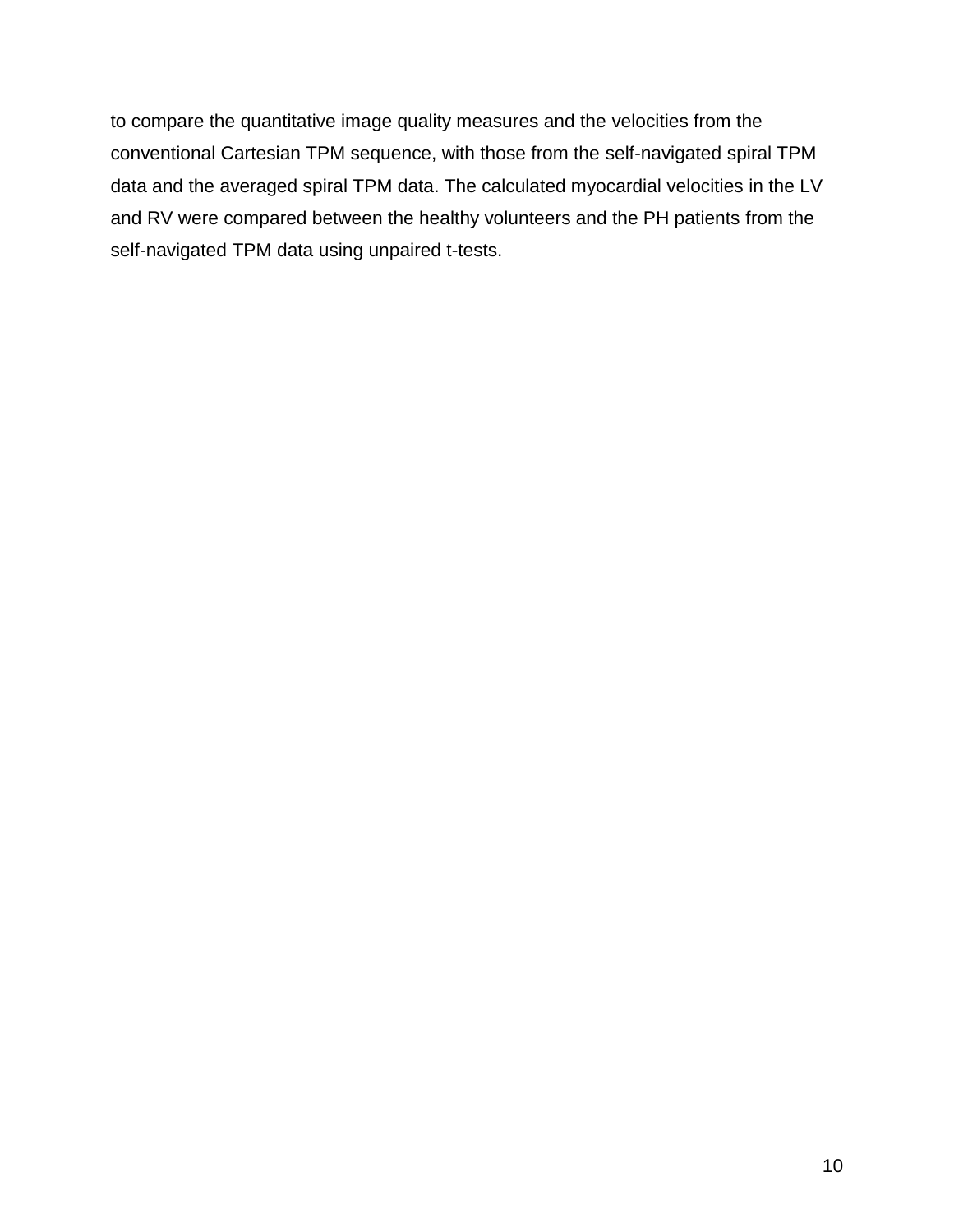#### **RESULTS**

TPM data was successfully acquired in all 20 volunteers and 10 patients. Using the proposed self-navigated TPM sequence it was possible to quantify longitudinal and radial *S*, *E* and *A* radial velocities in the LV and RV for all 30 subjects. In the second volunteer subgroup (N=10), the conventional Cartesian sequence allowed quantification of longitudinal and radial *S* and *E* velocities in the LV and RV in all subjects, however it was only possible to quantify the *A* velocity in five of the subjects, due to the break in data acquisition.

The acquisition time for the proposed TPM sequence was 8-9 minutes, and for the conventional Cartesian sequence was an average of 10.5 minutes (range: 6.5-17.5 minutes). In the volunteer group the average heart rate was  $70\pm12$  beats per minute, and in the patient group was  $79±18$  beats per minute. In the volunteer group the average respiratory rate was 14±5 breaths per minute, and in the patient group was 16±4 breaths per minute.

#### *Assessment of Respiratory Navigator*

The real-time images reconstructed from the TPM data had low SNR and some residual aliasing, due to the high undersampling factor used (see [Figure 1b](#page-27-0)). However, there was a high average correlation between the image-based respiratory navigator and the simultaneously acquired airflow data in 10 volunteers (0.93±0.04). [Figure 2c](#page-27-1) shows an example of the navigator signal and the comparable airflow data, demonstrating the similarity.

## *Assessment of k-Space Filling*

The average number of spiral interleaves in each cardiac bin, over all 20 volunteers, was 48 (range: 20 to 75). The average CoV for the golden-angle acquisition  $(1.01\pm0.05)$ was significantly lower than the CoV in the simulated acquisition  $(1.11\pm0.05, p<0.0001)$ . [Figure 3](#page-27-2) shows an example of one k-space from the traditional acquisition scheme and corresponding golden-angle acquisition scheme, demonstrating the more even distribution of spiral interleaves in the golden-angle acquisition scheme.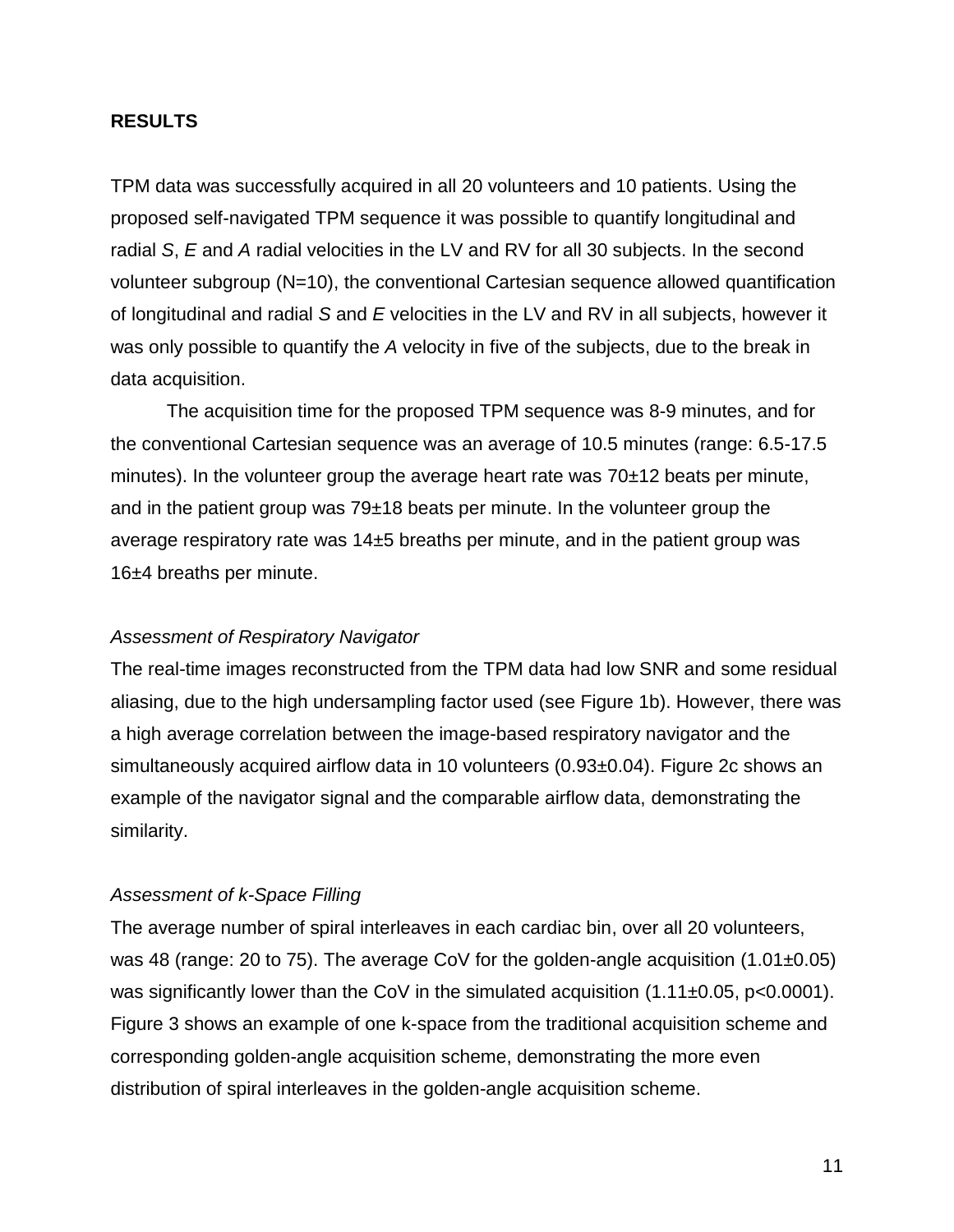#### *Image Quality in Averaged versus Self-navigated Spiral TPM*

Examples of image quality from the self-navigated and averaged spiral TPM reconstructions can be seen in [Figure 4](#page-27-3) for one volunteer. [Table 2](#page-23-0) shows the results from the subjective image scoring and quantitative image quality measures for all subjects (N=30), comparing the averaged and self-navigated spiral TPM images. The self-navigated images had a significantly higher subjective image score, both for the LV and the RV (P<0.0001). Quantitatively, they had significantly higher edge sharpness values compared to the averaged images (P<0.0001). However, the self-navigated  $i$ mages had a significantly lower SNR and VNR (including a significantly higher σs and σV, P<0.0001), compared to the averaged images (P<0.0001).

#### *Conventional Cartesian TPM versus Spiral TPM*

In the second volunteer subgroup (N=10), we assessed the myocardial velocities and image quality of the conventional Cartesian acquisition against the averaged and selfnavigated spiral TPM images.

The myocardial velocities measured in the LV and RV of these volunteers can be seen in [Table 3.](#page-24-0) The only significant differences were seen between the averaged spiral data and the conventional Cartesian data in terms of the radial *E* wave velocity in the LV and the radial *S* wave velocity in the RV. There was a trend for the averaged spiral data to give lower velocities than the self-navigated spiral data, although none of these differences reached significance.

[Table 4](#page-25-0) shows the image quality results in this population. The Cartesian acquisition had significantly the lowest subjective image scores. However, quantitatively the edge sharpness of the Cartesian images was not significantly different from the averaged or self-navigated spiral images. The Cartesian images had a significantly lower SNR than the averaged and the self-navigated spiral images, and a significantly lower VNR compared to the averaged images, but not the self-navigated images.

#### *Myocardial Velocities: Volunteers versus Patients*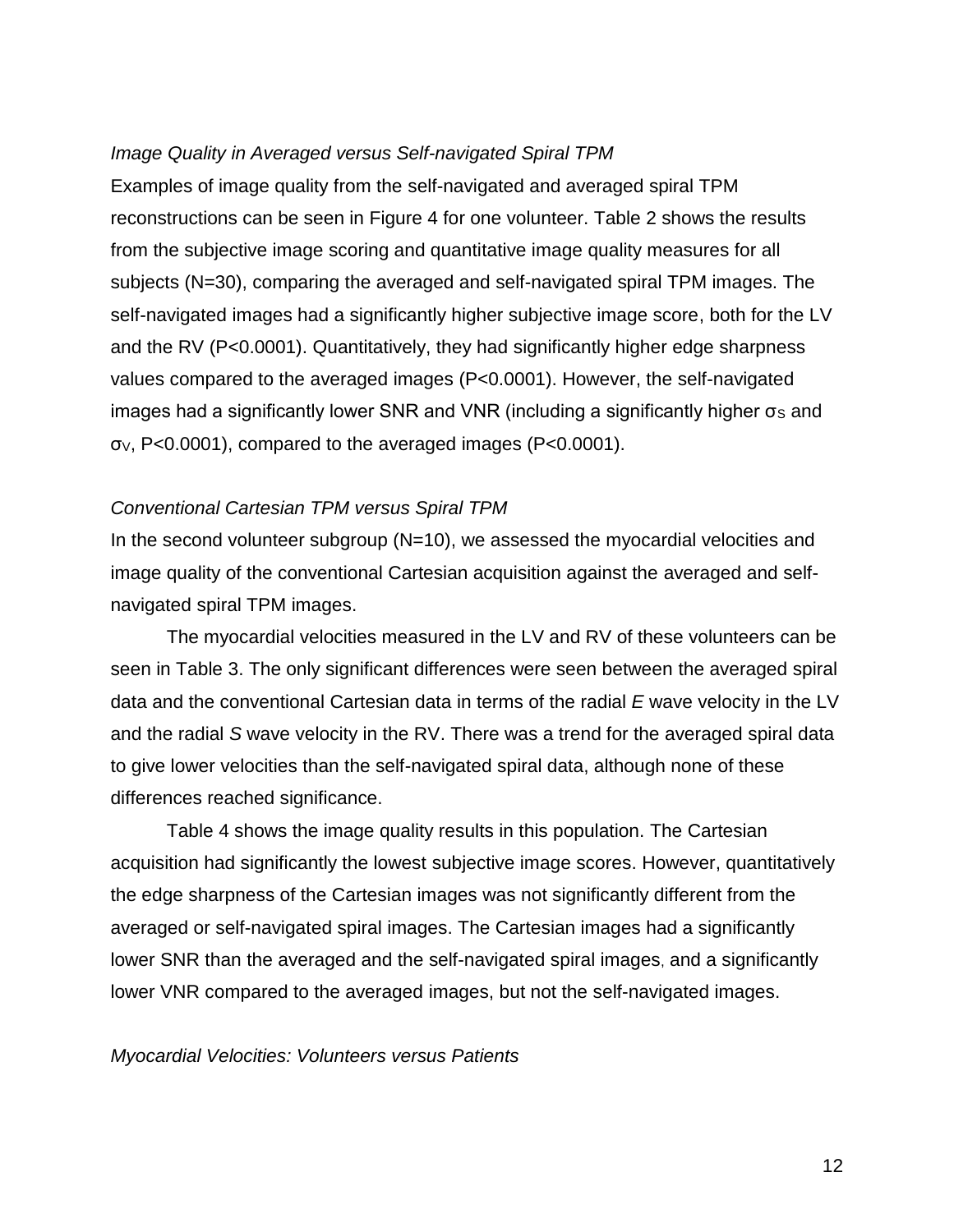[Table 5](#page-26-0) shows the myocardial velocities measured in the LV and RV of the volunteer and patient populations using the self-navigated spiral TPM sequence. The main difference between volunteers and patients in the LV were lower longitudinal (P=0.0006) and radial (P=0.0073) *S* wave velocities, and higher longitudinal (P=0.0006) and radial (P=0.0013) *E* wave velocities. In the RV, only longitudinal *E* wave (P=0.0078), longitudinal *A* wave (P=0.0190) and radial *E* wave (P=0.0112) velocities were statistically different in patients. *[Figure 5](#page-27-4)* shows the average longitudinal and radial velocity profiles in both the LV and RV, in the volunteers and the patients.

*[Figure](#page-27-5)* 6 shows velocity vector plots for the LV and RV in one volunteer and one patient. Of particular note is the abnormal septal motion seen in this patient, due to the abnormal hemodyanmics.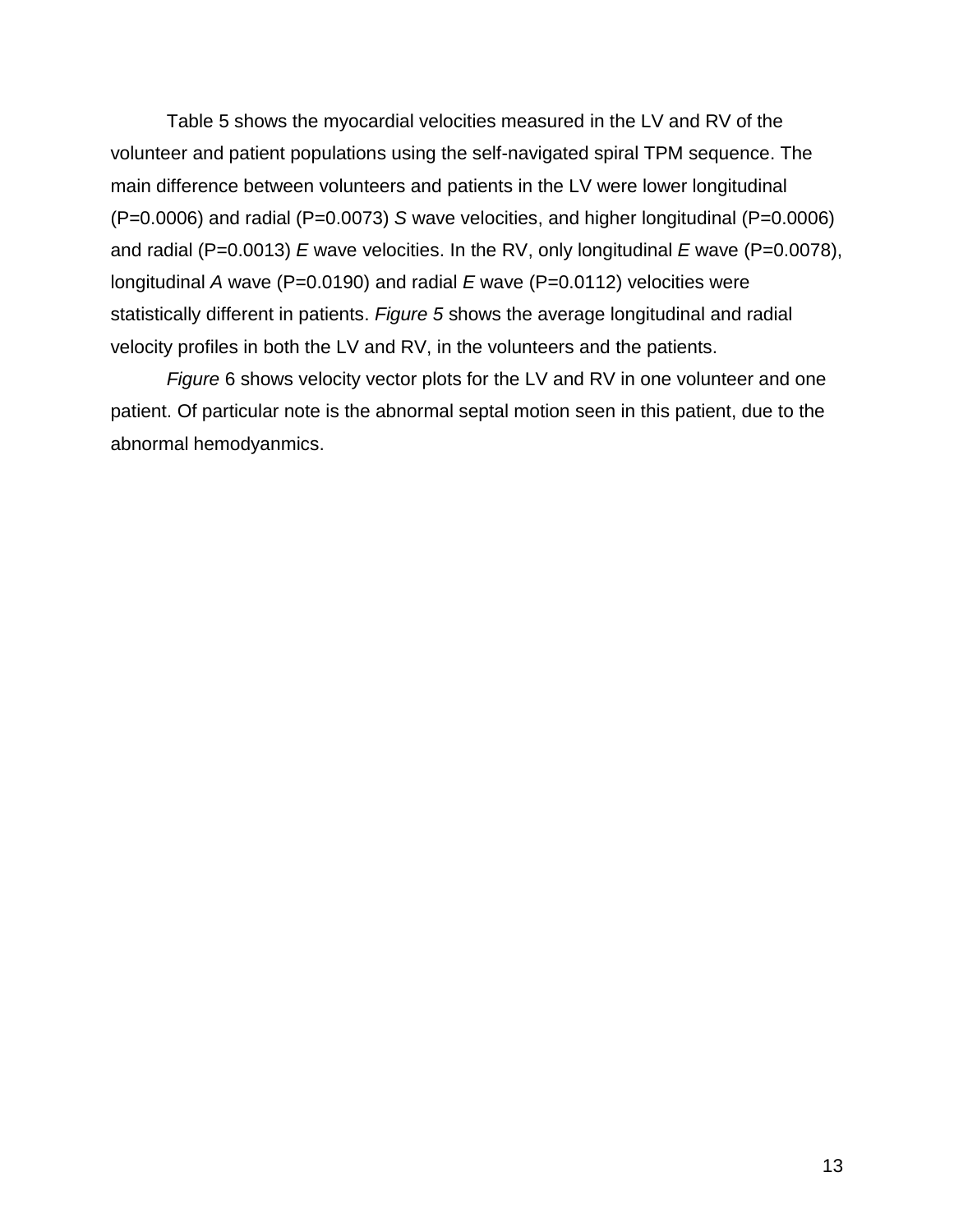#### **DISCUSSION**

We have demonstrated the feasibility of measuring myocardial motion using a freebreathing, golden-angle spiral TPM sequence, with an image-based respiratory navigator calculated from the TPM data itself. We have shown this technique to be accurate compared to a conventional Cartesian TPM acquisition. Using this technique we have shown that it is possible to detect differences in myocardial motion in the LV and RV between healthy volunteers and PH patients.

#### *Respiratory Navigation*

Respiratory-navigated TPM sequences are a proven MR method of assessing myocardial motion [\(1,](#page-18-0)[2,](#page-18-6)[22\)](#page-20-1). However, use of respiratory navigators and prospective gating precludes the acquisition of data throughout the cardiac cycle. This was observed in this study when using the conventional Cartesian TPM sequence, as it was only possible to quantify *A* wave velocities in five out of the ten volunteers. For this reason, we implemented a respiratory self-gated sequence that was also retrospectively cardiacgated. This sequence allowed quantification of velocities throughout the entire cardiac cycle in all subjects.

In radial and spiral sequences, the repeatedly acquired center of k-space can be used as a gating signal [\(6](#page-18-3)[,23\)](#page-20-2). This technique has proven successful for cardiac-gating, but is less robust when used for respiratory-gating. Therefore, we used an image-based respiratory-navigator, as this actually evaluates the motion of the object of interest. The necessary real-time images were heavily undersampled, which did affect the raw image quality and SNR. However, image quality was sufficient to produce a navigator signal using a combination of center-of-mass assessment and cross-correlation. Theoretically, center-of-mass evaluation should produce a superior navigator compared to crosscorrelation as it is linked to the position of the heart in the thorax. However, we found a pure center-of-mass navigator was not robust and thus the center-of-mass was only used to identify expiratory frames. Subsequent cross-correlation produced a more robust and accurate signal that was used for respiratory self-navigation. The resultant navigator signal was demonstrated to have a strong correlation with the measured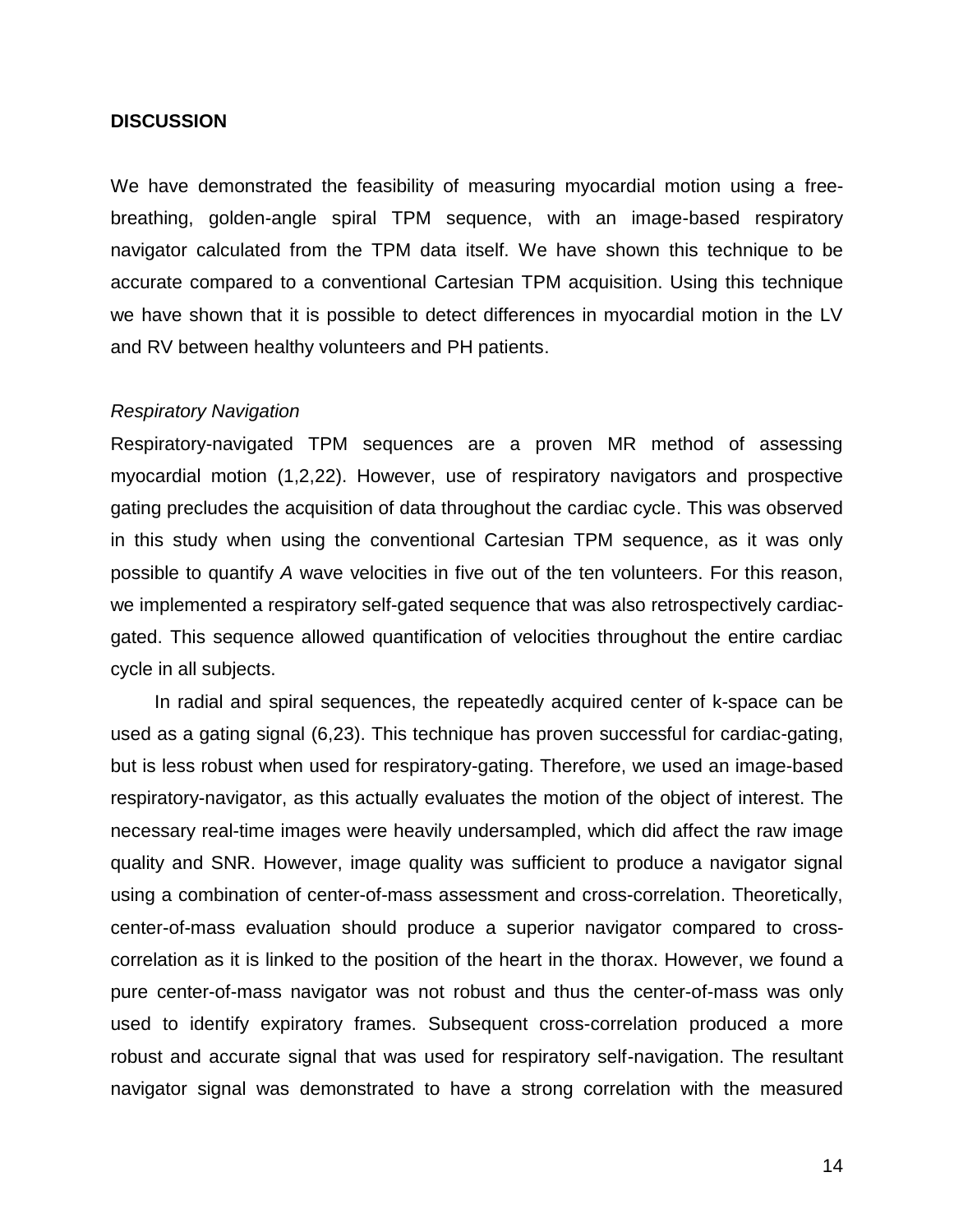respiratory flow data in 10 volunteers. More importantly, the self-navigated TPM images had significantly higher edge sharpness than the TPM images reconstructed with simple respiratory averaging. This resulted in better subjective image quality scores for both the LV and RV in the self-navigated compared to the averaged spiral TPM images. Thus, this implementation of self-navigation is a successful method of removing respiratory motion artifact.

#### *Golden-angle Acquisition*

The real-time images used for navigation could have been acquired by sampling the same interleaves in every frame. However, this would result in the final gated data being undersampled by the same factor as the real-time images (i.e. acceleration factor:  $-4$ ). This is undesirable as the final TPM image quality would be insufficient for accurate segmentation or analysis. Consequently, each flow-encoding couplet was acquired using a golden-angle rotation strategy, which allowed for greater coverage of k-space in the gated images. Golden-angle strategies have previously been shown to produce more uniform k-space filling when reconstructing continuously acquired data at an arbitrary temporal-resolution [\(8-10\)](#page-18-5). Even though the final navigated k-space was not acquired continuously, we speculated that a golden-angle acquisition would provide the optimum distribution of spiral interleaves. To demonstrate this we compared our data to a simulation using a previously described rotation strategy and were able to show the superiority of the golden-angle approach. Additionally, a golden-angle acquisition allows a greater degree of flexibility in the temporal-resolution of the reconstructed real-time data, which is not achievable with a conventional acquisition strategy. A drawback of having different interleaves in each resultant gated k-space, was that temporal interpolation of missing k-space lines was difficult. This is particularly true in a goldenangle approach as no k-space lines are acquired twice. Thus, retrospective gating was implemented through simple binning, accepting that this would lead to a different number of spiral interleaves in each phase. This problem was resolved with the use of an iterative SENSE reconstruction algorithm. In this study, we chose to reconstruct to a set number of frames, with no overall undersampling in the gated images. Nevertheless,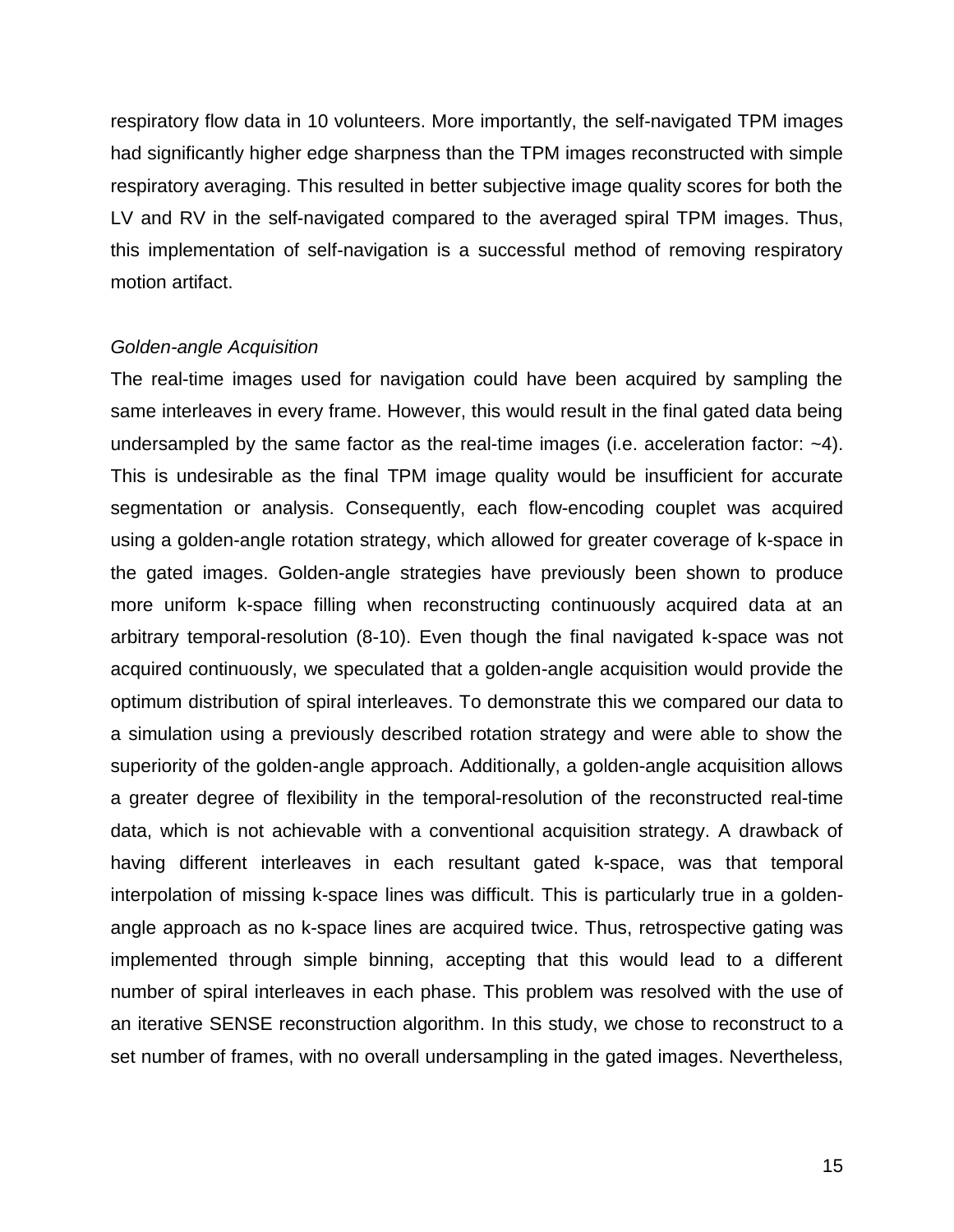acquisition time could be reduced by lowering the number of phases or accepting more undersampling in the gated images.

#### *Validation Against Conventional Cartesian TPM*

In a subgroup of 10 volunteers there was good agreement between the self-navigated spiral TPM sequence and the conventional Cartesian acquisition. However, there were significant differences between the respiratory averaged spiral TPM data and the conventional Cartesian acquisition. Specifically, the LV radial *E* wave and RV longitudinal *S* wave velocities were lower in the averaged spiral TPM data. This demonstrates that despite the higher VNR of the averaged spiral data, this data does not provide the best estimates of clinical parameters. This is probably due to the difficulty in segmenting the averaged spiral data (reflected in the low subjective image scores and low edge sharpness values), which may result in blood pool velocities being included in the myocardial ROI's.

#### *Comparison of TPM data in patients and volunteers*

To investigate possible uses of this sequence, we compared clinically relevant myocardial velocities in volunteers and patients with pulmonary hypertension. This group was chosen because they have significant RV abnormalities, which are difficult to assess with other MR modalities, such as tagging [\(24\)](#page-20-3). Furthermore, this patient group often has LV motion abnormalities and they are therefore a good test of the generalizability of this technique. The RV and LV abnormalities seen in the patient group may be partly due to the significant age and gender difference compared to the volunteers, with similar results seen in previous TPM studies [\(25\)](#page-20-4). However, poor RV diastolic function (as shown by the reduced *E* wave velocity) is a hallmark of pulmonary hypertension [\(26\)](#page-20-5), as is better preservation of RV longitudinal function compared to radial function (as shown by similar longitudinal *S* wave velocities)[\(27\)](#page-20-6). Furthermore, changes in LV systolic and diastolic function have been demonstrated in PH [\(28\)](#page-20-7) and may also partly explain these findings. Thus, we have demonstrated that our spiral TPM sequence is able to show differences in clinically relevant parameters. In future clinical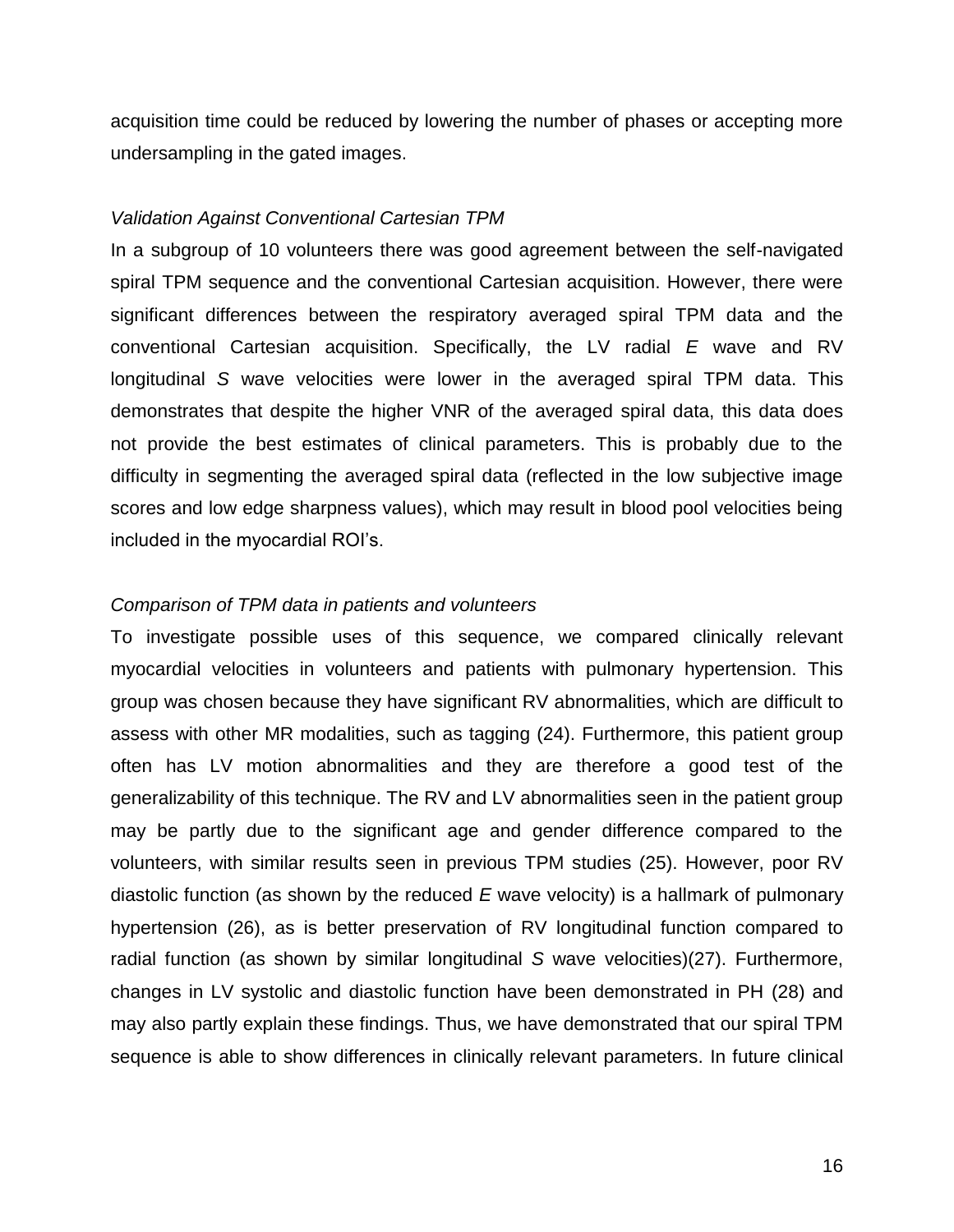studies, it would be useful to assess more than one slice, as well as assess motion in the different regions of both ventricles.

## *Limitations*

The main limitations of this study were the long acquisition and long reconstruction times for the sequence. The acquisition time of the free-breathing TPM sequence could be reduced by allowing undersampling of the cardiac-gated TPM data, using a *one-sided* encoding scheme, or removing the oversampling.

It should be noted that the proposed sequence does not include any black blood pulses (as conventionally used in TPM [\(22](#page-20-1)[,25\)](#page-20-4)) as this would have disrupted the continuous acquisition of data necessary for this implementation.

Additionally, the reconstruction time for each TPM data set was ~1 hour. This is due to the need to iteratively reconstruct the undersampled real-time data, calculate the respiratory navigator, iteratively reconstruct the averaged, cardiac-gated, TPM data, as well as perform the iterative reconstruction for the final respiratory self-navigated, cardiac-gated, TPM data. The total reconstruction time could be reduced by not reconstructing the averaged, cardiac-gated, TPM data. The remaining reconstruction steps could be sped up with the use of a graphics processing unit (GPU) [\(29](#page-21-0)[,30\)](#page-21-1).

## *Conclusion*

We have accurately performed image-based respiratory navigation using a continuously rotating golden-angle spiral TPM sequence. We believe that the combination of respiratory self-navigation with retrospective cardiac-gating has significant benefits for TPM. Therefore, this sequence may allow better assessment of myocardial motion in patients with cardiovascular disease.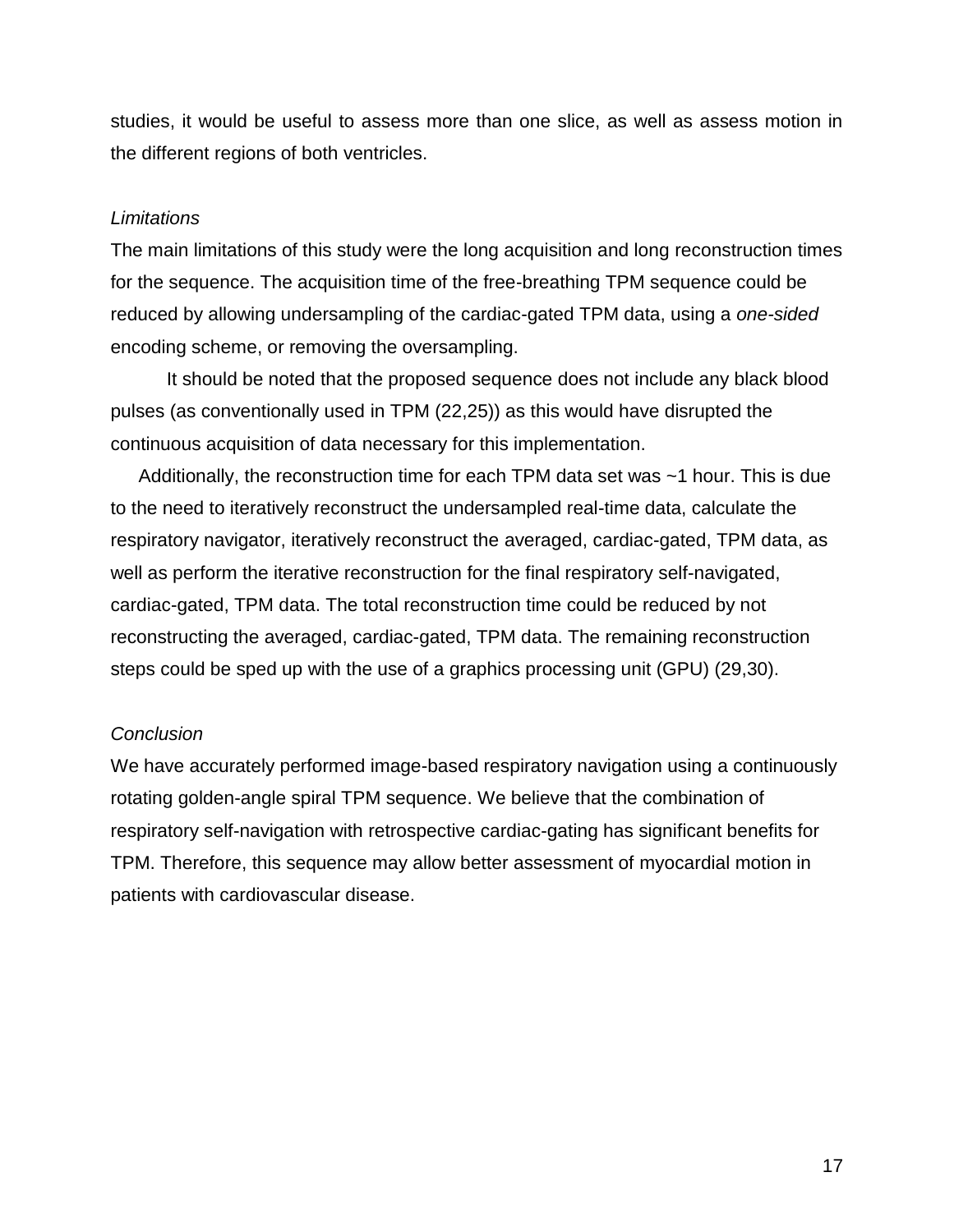## **ACKNOWLEDGEMENTS**

We would like to acknowledge Dr. J.G. Coghlan and Rod Jones for their help, in addition to our funding bodies; V.M., J.S., D.K. funded by British Heart Foundation and A.T. funded by National Institute for Health Research.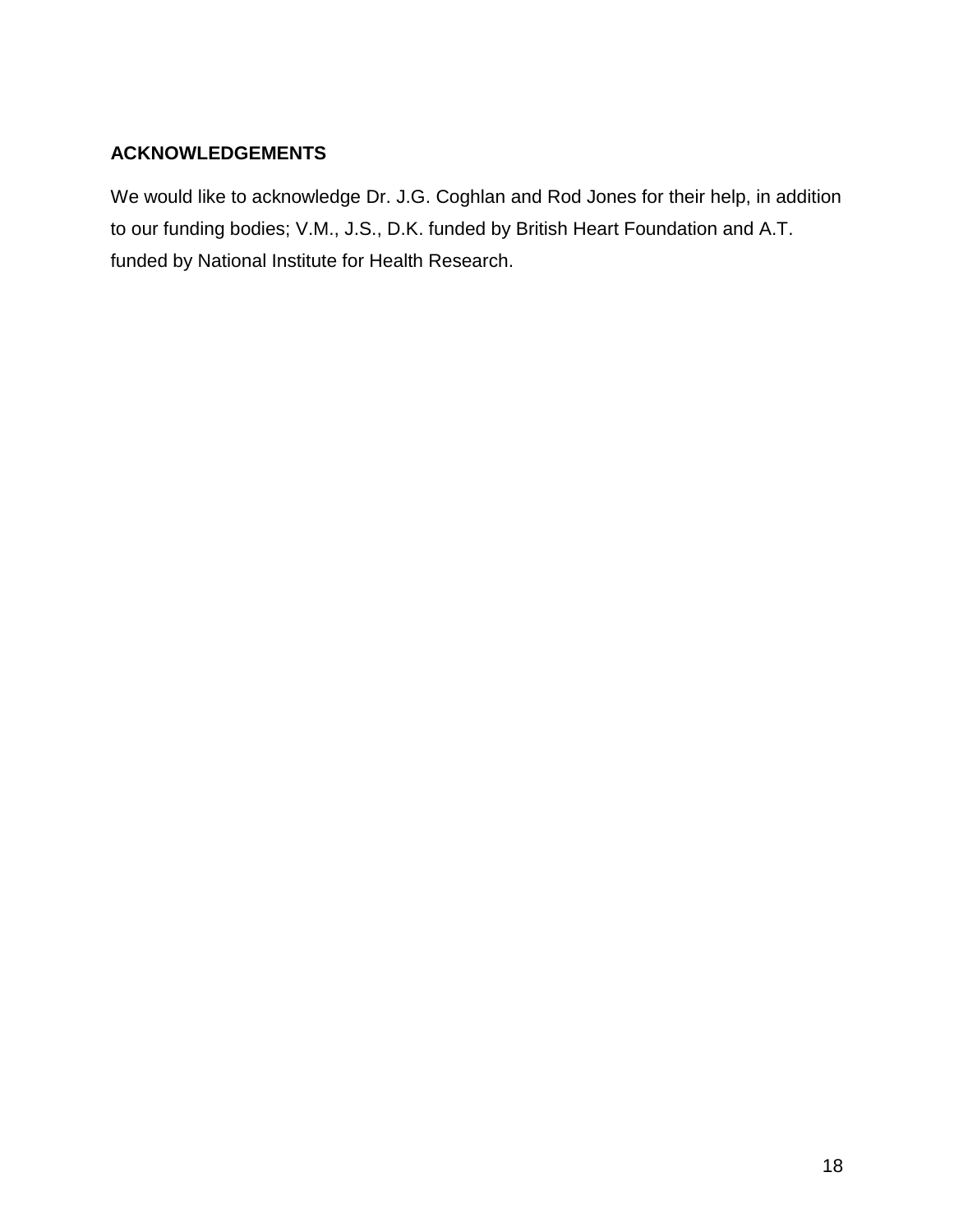## **REFERENCES**

- <span id="page-18-0"></span>1. Delfino JG, Bhasin M, Cole R, Eisner RL, Merlino J, Leon AR, Oshinski JN. Comparison of myocardial velocities obtained with magnetic resonance phase velocity mapping and tissue doppler imaging in normal subjects and patients with left ventricular dyssynchrony. JMRI 2006;24(2):304-311.
- <span id="page-18-6"></span>2. Föll D, Jung B, Staehle F, Schilli E, Bode C, Hennig J, Markl M. Visualization of multidirectional regional left ventricular dynamics by high-temporal-resolution tissue phase mapping. JMRI 2009;29(5):1043-1052.
- 3. Jung B, Föll D, Böttler P, Petersen S, Hennig J, Markl M. Detailed analysis of myocardial motion in volunteers and patients using high-temporal-resolution MR tissue phase mapping. Journal of Magnetic Resonance Imaging 2006;24(5):1033- 1039.
- <span id="page-18-1"></span>4. Thesen S, Heid O, Mueller E, Schad LR. Prospective acquisition correction for head motion with image-based tracking for real-time fMRI. MRM 2000;44(3):457- 465.
- <span id="page-18-2"></span>5. Kellman P, Chefd'hotel C, Lorenz CH, Mancini C, Arai AE, McVeigh ER. Fully automatic, retrospective enhancement of real-time acquired cardiac cine MR images using image-based navigators and respiratory motion-corrected averaging. MRM 2008;59(4):771-778.
- <span id="page-18-3"></span>6. Larson AC, Kellman P, Arai A, Hirsch GA, McVeigh E, Li D, Simonetti OP. Preliminary investigation of respiratory self-gating for free-breathing segmented cine MRI. MRM 2005;53(1):159-168.
- <span id="page-18-4"></span>7. Pruessmann KP, Weiger Mk, Bornert P, Boesiger P. Advances in sensitivity encoding with arbitrary k-space trajectories. MRM 2001;46(4):638-651.
- <span id="page-18-5"></span>8. Winkelmann S, Schaeffter T, Koehler T, Eggers H, Doessel O. An Optimal Radial Profile Order Based on the Golden Ratio for Time-Resolved MRI. Medical Imaging, IEEE Transactions on 2007;26(1):68-76.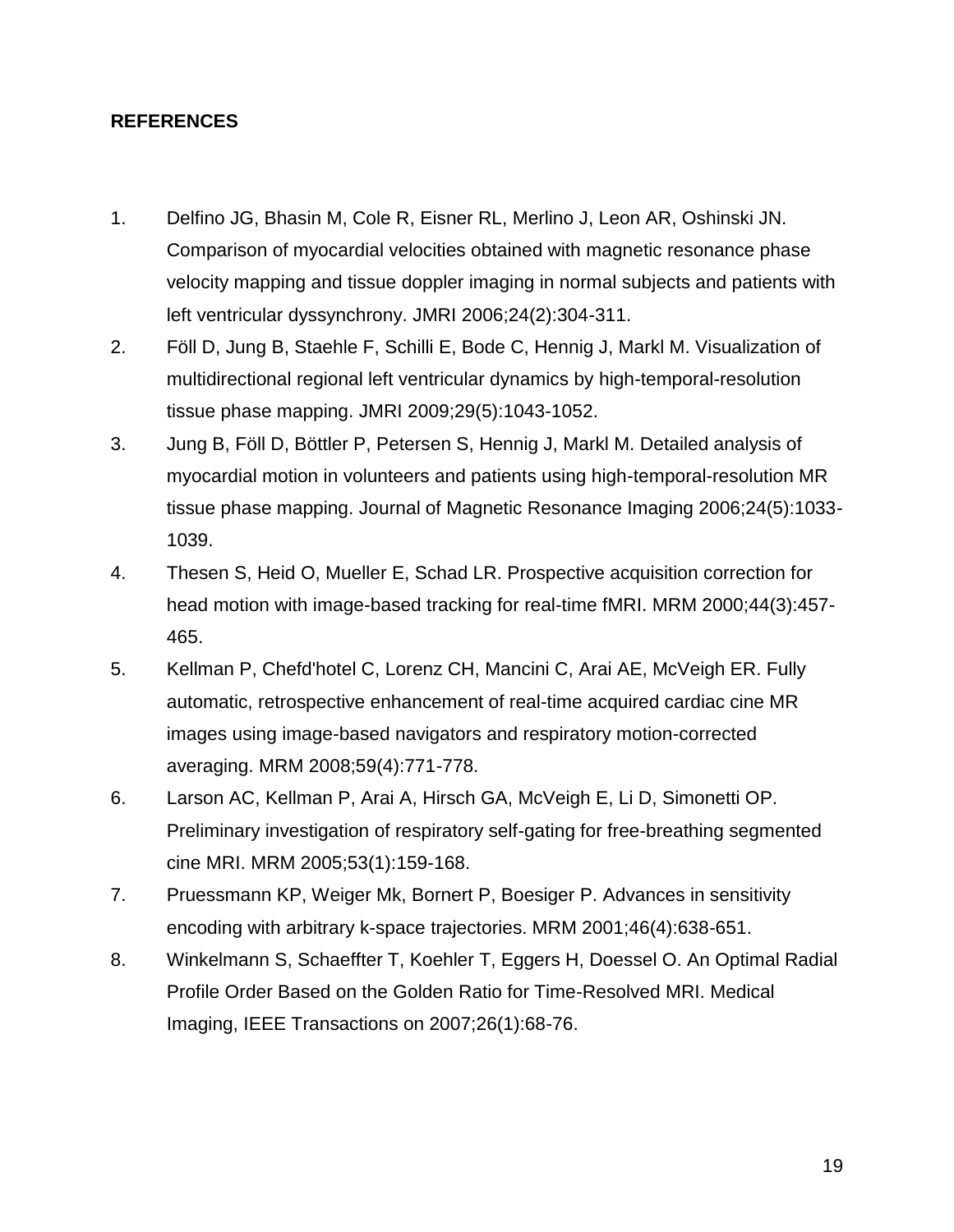- <span id="page-19-2"></span>9. Kim Y-C, Narayanan SS, Nayak KS. Flexible retrospective selection of temporal resolution in real-time speech MRI using a golden-ratio spiral view order. MRM 2011;65(5):1365-1371.
- 10. Hansen MS, Sørensen TS, Arai AE, Kellman P. Retrospective reconstruction of high temporal resolution cine images from real-time MRI using iterative motion correction. MRM 2011:n/a-n/a.
- <span id="page-19-0"></span>11. Hargreaves BA, Nishimura DG, Conolly SM. Time-optimal multidimensional gradient waveform design for rapid imaging. MRM 2004;51(1):81-92.
- <span id="page-19-1"></span>12. Bernstein MA, Shimakawa A, Pelc NJ. Minimizing TE in moment-nulled or flowencoded two-and three-dimensional gradient-echo imaging. JMRI 1992;2(5):583- 588.
- <span id="page-19-3"></span>13. Pintelon R, Schoukens J. Real-time integration and differentiation of analog signals by means of digital filtering. 1990 13-15 Feb 1990. p 346-352.
- <span id="page-19-4"></span>14. Lenz GW, Haacke EM, White RD. Retrospective cardiac gating: A review of technical aspects and future directions. MRI 1989;7(5):445-455.
- <span id="page-19-5"></span>15. Steeden JA, Atkinson D, Taylor AM, Muthurangu V. Assessing vascular response to exercise using a combination of real-time spiral phase contrast MR and noninvasive blood pressure measurements. Journal of Magnetic Resonance Imaging 2010;31(4):997-1003.
- <span id="page-19-6"></span>16. Steeden JA, Atkinson D, Hansen MS, Taylor AM, Muthurangu V. Rapid Flow Assessment of Congenital Heart Disease with High-Spatiotemporal-Resolution Gated Spiral Phase-Contrast MR Imaging. Radiology 2011;260(1):79-87.
- <span id="page-19-7"></span>17. Dietrich O, Raya JG, Reeder SB, Reiser MF, Schoenberg SO. Measurement of signal-to-noise ratios in MR images: Influence of multichannel coils, parallel imaging, and reconstruction filters. JMRI 2007;26(2):375-385.
- <span id="page-19-8"></span>18. Nielsen J-F, Nayak KS. Referenceless phase velocity mapping using balanced SSFP. MRM 2009;61(5):1096-1102.
- <span id="page-19-9"></span>19. Rosset A, Spadola L, Ratib O. OsiriX: An Open-Source Software for Navigating in Multidimensional DICOM Images. Journal of Digital Imaging 2004;17(3):205-216.
- <span id="page-19-10"></span>20. Hennig J, Schneider B, Peschl S, Markl M, Laubenberger TKJ. Analysis of myocardial motion based on velocity measurements with a black blood prepared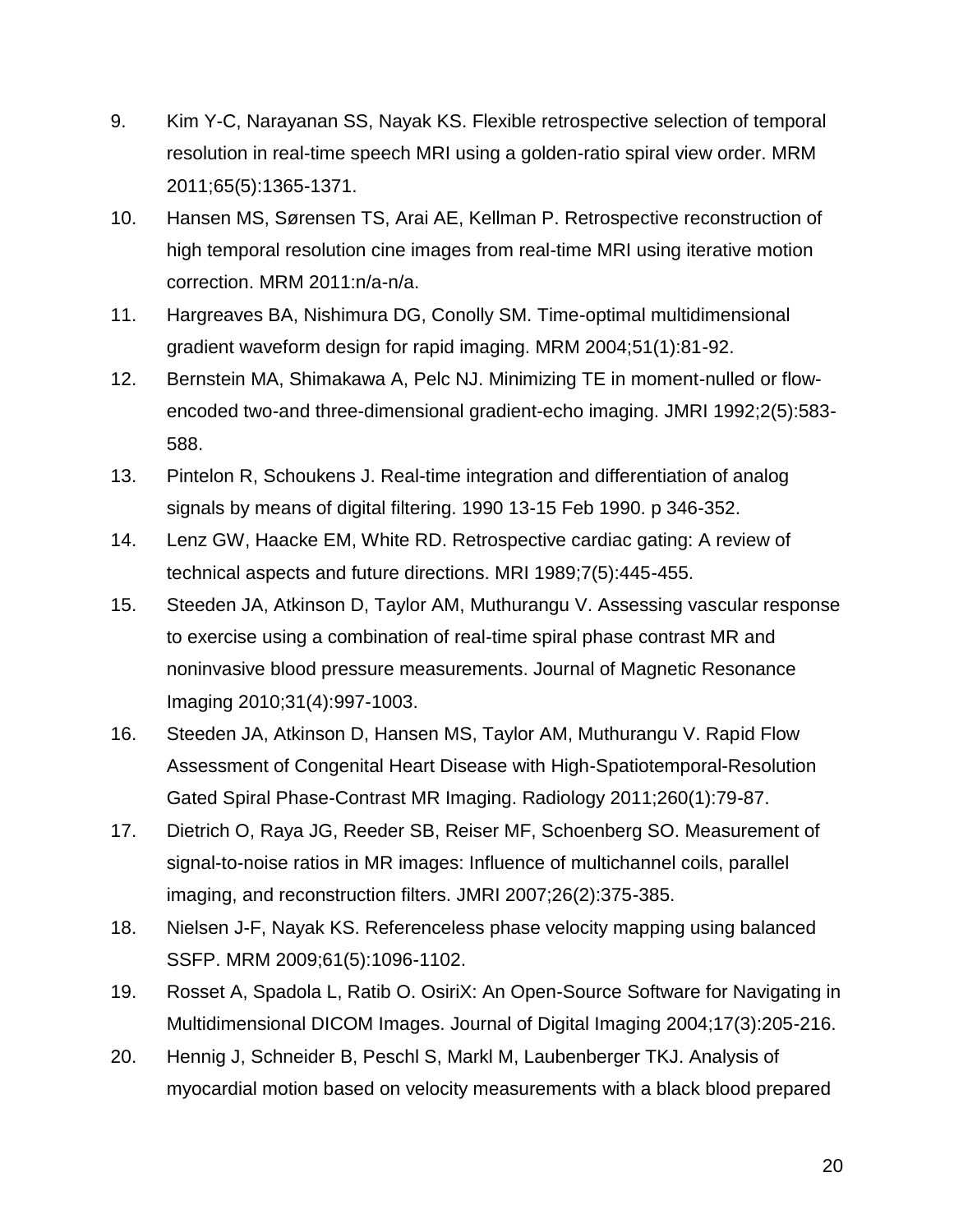segmented gradient-echo sequence: Methodology and applications to normal volunteers and patients. JMRI 1998;8(4):868-877.

- <span id="page-20-0"></span>21. Jung B, Markl M, Föll D, Hennig J. Investigating myocardial motion by MRI using tissue phase mapping. European Journal of Cardio-Thoracic Surgery 2006;29(Supplement 1):S150-S157.
- <span id="page-20-1"></span>22. Petersen SE, Jung BA, Wiesmann F, Selvanayagam JB, Francis JM, Hennig J, Neubauer S, Robson MD. Myocardial Tissue Phase Mapping with Cine Phase-Contrast MR Imaging: Regional Wall Motion Analysis in Healthy Volunteers1. Radiology 2006;238(3):816-826.
- <span id="page-20-2"></span>23. Stehning C, Börnert P, Nehrke K, Eggers H, Stuber M. Free-breathing wholeheart coronary MRA with 3D radial SSFP and self-navigated image reconstruction. MRM 2005;54(2):476-480.
- <span id="page-20-3"></span>24. Ibrahim E-S. Myocardial tagging by Cardiovascular Magnetic Resonance: evolution of techniques--pulse sequences, analysis algorithms, and applications. Journal of Cardiovascular Magnetic Resonance 2011;13(1):1-40.
- <span id="page-20-4"></span>25. Föll D, Jung B, Germann E, Hennig J, Bode C, Markl M. Magnetic resonance tissue phase mapping: Analysis of age-related and pathologically altered left ventricular radial and long-axis dyssynchrony. Journal of Magnetic Resonance Imaging 2011;34(3):518-525.
- <span id="page-20-5"></span>26. Gan CT, Holverda S, Marcus JT, Paulus WJ, Marques KM, Bronzwaer JG, Twisk JW, Boonstra A, Postmus PE, Vonk-Noordegraaf A. Right ventricular diastolic dysfunction and the acute effects of sildenafil in pulmonary hypertension patients. Chest 2007;132(1):11-17.
- <span id="page-20-6"></span>27. Kind T, Marcus JT, Westerhof N, Vonk-Noordegraaf A. Longitudinal and transverse movements of the right ventricle: both are important in pulmonary arterial hypertension. Chest 2011;140(2):556-557; author reply 557-558.
- <span id="page-20-7"></span>28. van Wolferen SA, Marcus JT, Boonstra A, Marques KMJ, Bronzwaer JGF, Spreeuwenberg MD, Postmus PE, Vonk-Noordegraaf A. Prognostic value of right ventricular mass, volume, and function in idiopathic pulmonary arterial hypertension. European Heart Journal 2007;28(10):1250-1257.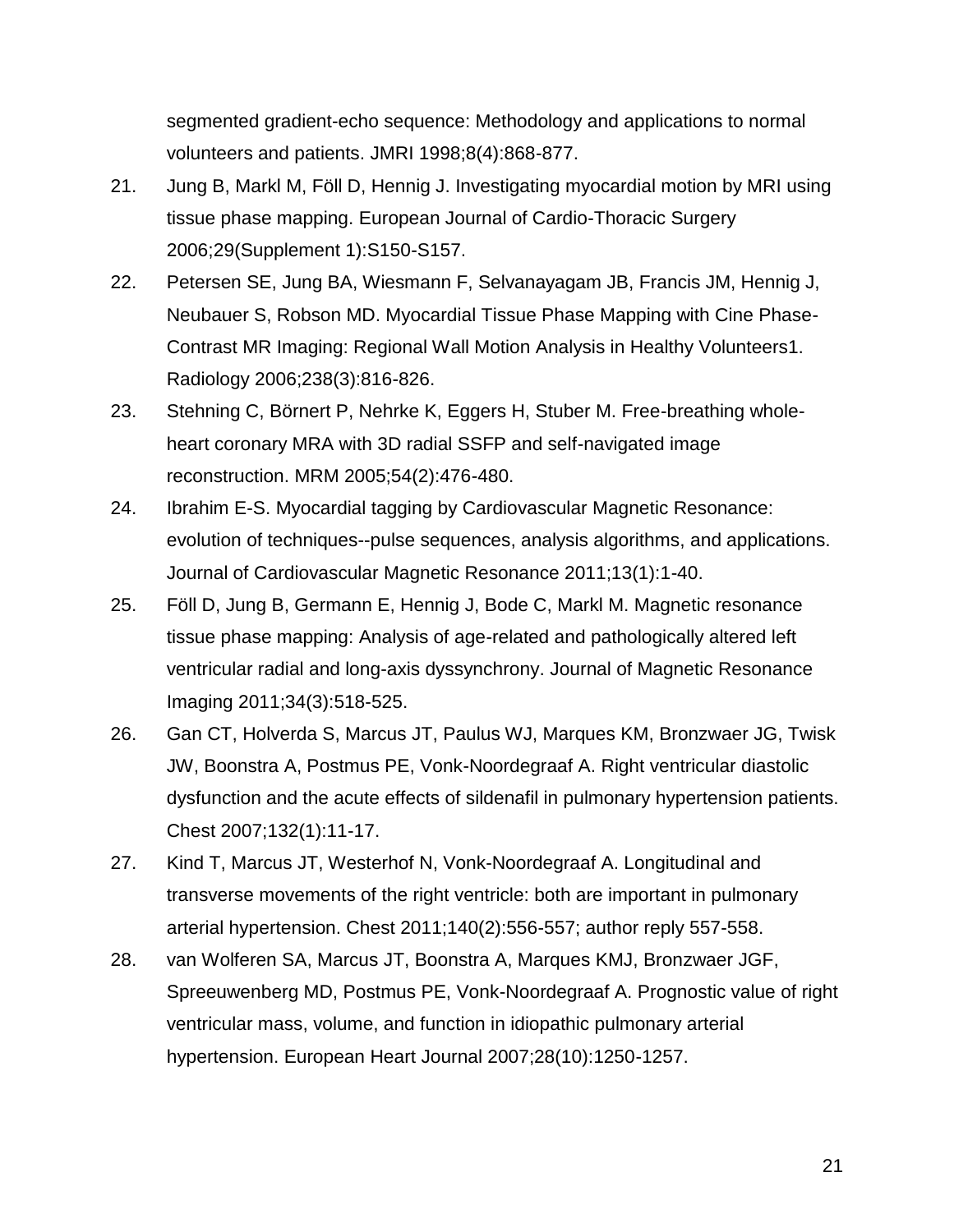- <span id="page-21-0"></span>29. Kowalik GT, Steeden JA, Pandya B, Odille F, Atkinson D, Taylor A, Muthurangu V. Real-time flow with fast GPU reconstruction for continuous assessment of cardiac output. Journal of Magnetic Resonance Imaging 2012:n/a-n/a.
- <span id="page-21-1"></span>30. Sorensen TS, Atkinson D, Schaeffter T, Hansen MS. Real-Time Reconstruction of Sensitivity Encoded Radial Magnetic Resonance Imaging Using a Graphics Processing Unit. Medical Imaging, IEEE Transactions on 2009;28(12):1974-1985.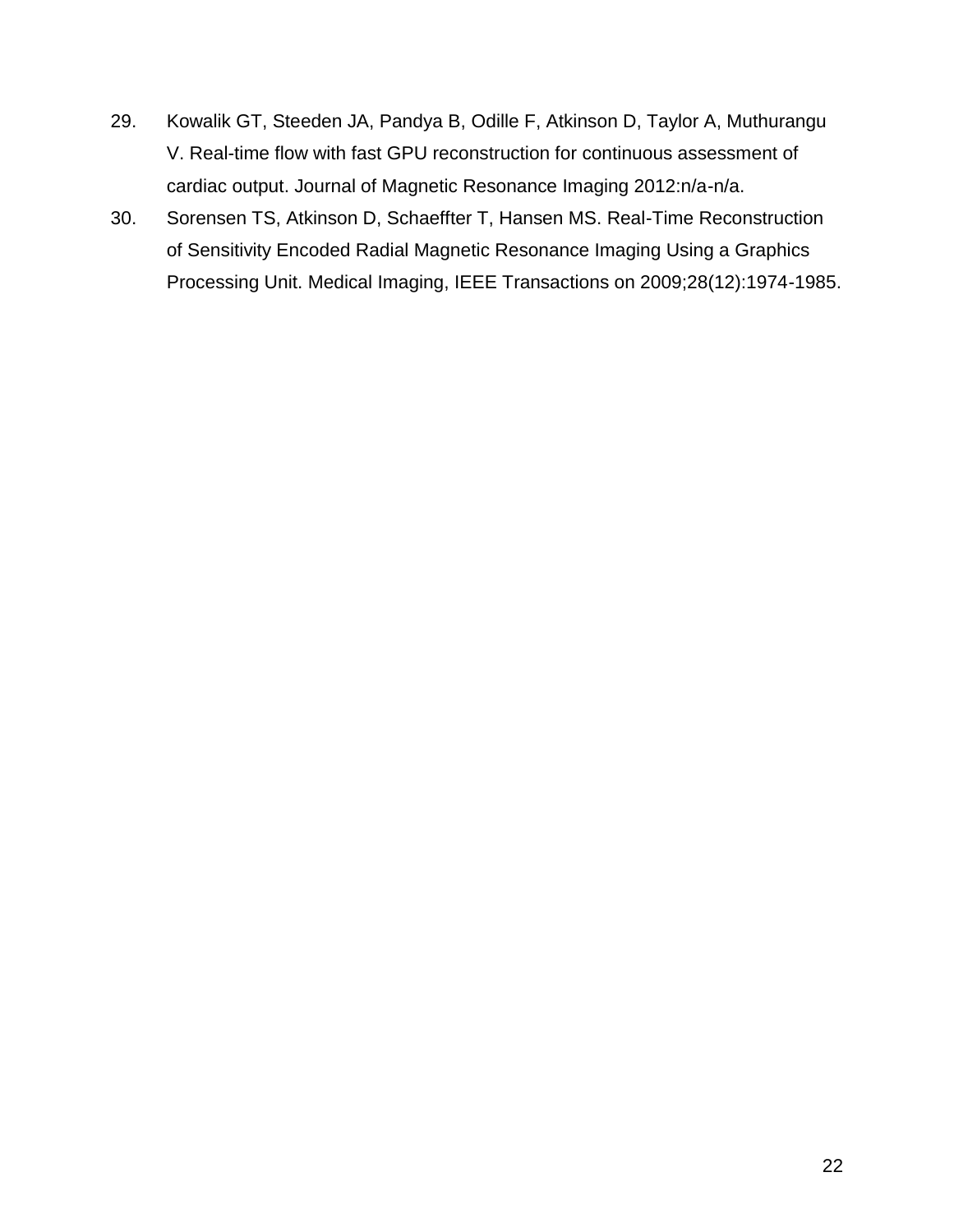## <span id="page-22-0"></span>*Table 1: Imaging Parameters*

|                                      | <b>Cartesian TPM</b> | <b>Spiral TPM</b>  |
|--------------------------------------|----------------------|--------------------|
|                                      | sequence             | sequence           |
| $TE/TR$ (ms)                         | 4.24/6.8             | 3.85/13.60         |
| <b>Matrix Size</b>                   | 288                  | 384                |
| FOV (mm)                             | 340                  | 450                |
| Slice Thickness (mm)                 | 7                    | 7                  |
| Flip Angle                           | $25^{\circ}$         | $25^\circ$         |
| Pixel bandwidth (Hz/pixel)           | 413                  | 930                |
| VENC X/Y/Z (cm/s)                    | 30/30/30             | 30/30/30           |
| No. of cardiac phases                | 17-35 Prospective    | 40 Retrospective   |
|                                      | (average: 25.2)      |                    |
| Respiratory Navigator Efficiency (%) | $-34$                | 30                 |
|                                      | (range: 20-59)       |                    |
| <b>Total Scan Duration</b>           | 6.5-17.5 minutes     | 8-9 minutes        |
|                                      | (average: $10.5$ )   |                    |
| Temporal resolution (ms)             | 27.12                | 27.14              |
| Spatial resolution (mm)              | $1.18 \times 1.18$   | $1.17 \times 1.17$ |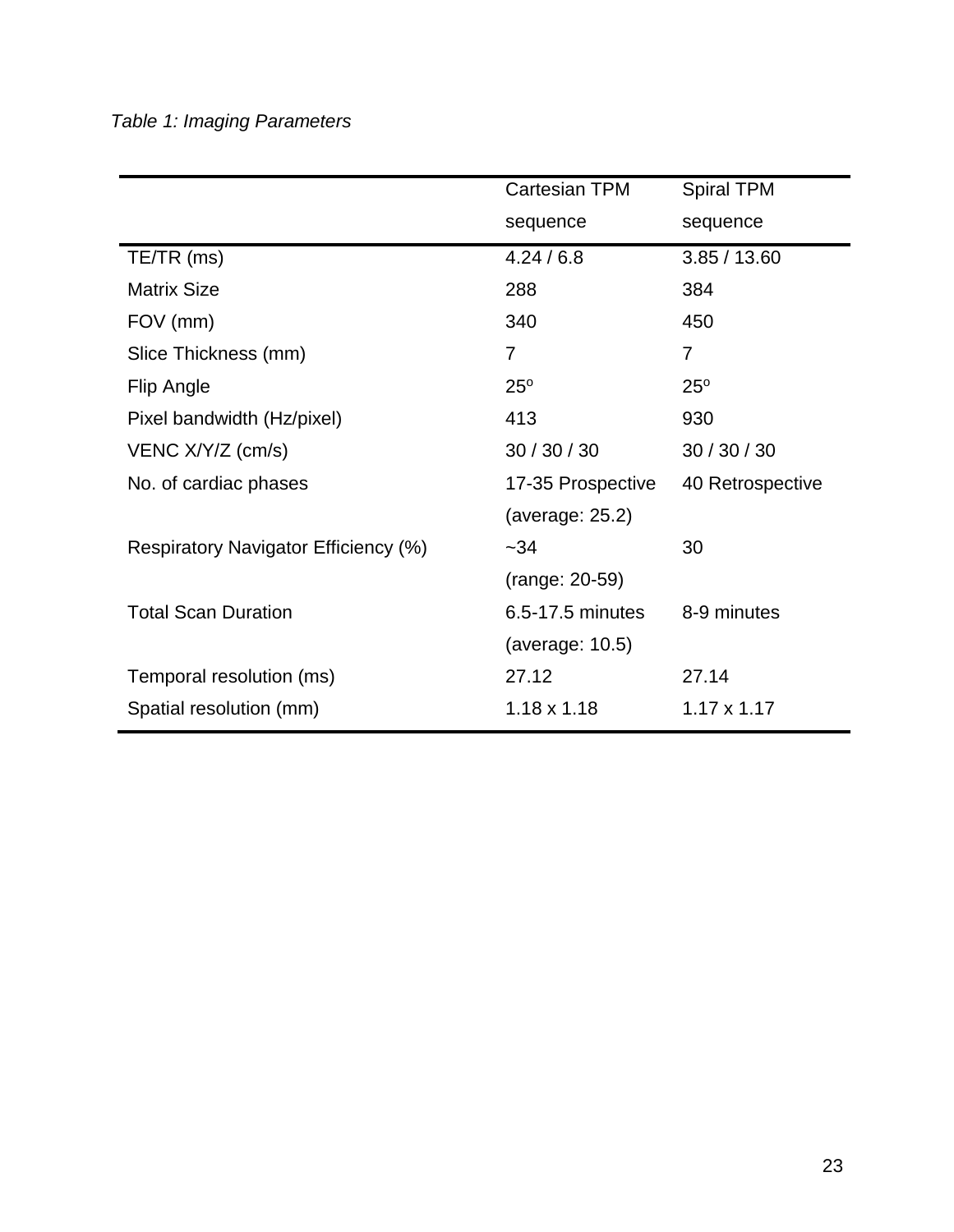<span id="page-23-0"></span>*Table 2: Image Quality – subjective image scores and quantitative measures of estimated SNR, VNR and edge sharpness for the spiral TPM sequences, for all 20 volunteers and 10 patients*

|                                                   | Averaged          | <b>Self-Navigated</b>       | P-value  |
|---------------------------------------------------|-------------------|-----------------------------|----------|
|                                                   | <b>Spiral TPM</b> | <b>Spiral TPM</b>           |          |
| <b>Subjective Scoring</b>                         |                   |                             |          |
| LV                                                | 2.8(1 to 5)       | 3.6 $(2 \text{ to } 5)^*$   | < 0.0001 |
| <b>RV</b>                                         | 2.3(1 to 4)       | $3.3$ (1 to 4) <sup>*</sup> | < 0.0001 |
| <b>Quantitative SNR, VNR &amp; edge sharpness</b> |                   |                             |          |
| Estimated signal variation: $\sigma$ s            | $4.8 \pm 1.4$     | $7.9 \pm 1.9^*$             | < 0.0001 |
| <b>Estimated SNR</b>                              | $22.4 \pm 7.9$    | $14.1 \pm 3.3^*$ <0.0001    |          |
| Estimated velocity variation: $\sigma_v$ (cm/s)   | $1.6 \pm 0.5$     | $3.0 \pm 1.0^*$             | < 0.0001 |
| <b>Estimated VNR</b>                              | $8.1 \pm 4.5$     | $4.6 \pm 2.2^*$ < 0.0001    |          |
| Edge Sharpness (mm <sup>-1</sup> )                | $0.12 \pm 0.04$   | $0.17 \pm 0.04^*$           | < 0.0001 |

\* Self-navigated value is significantly different from averaged value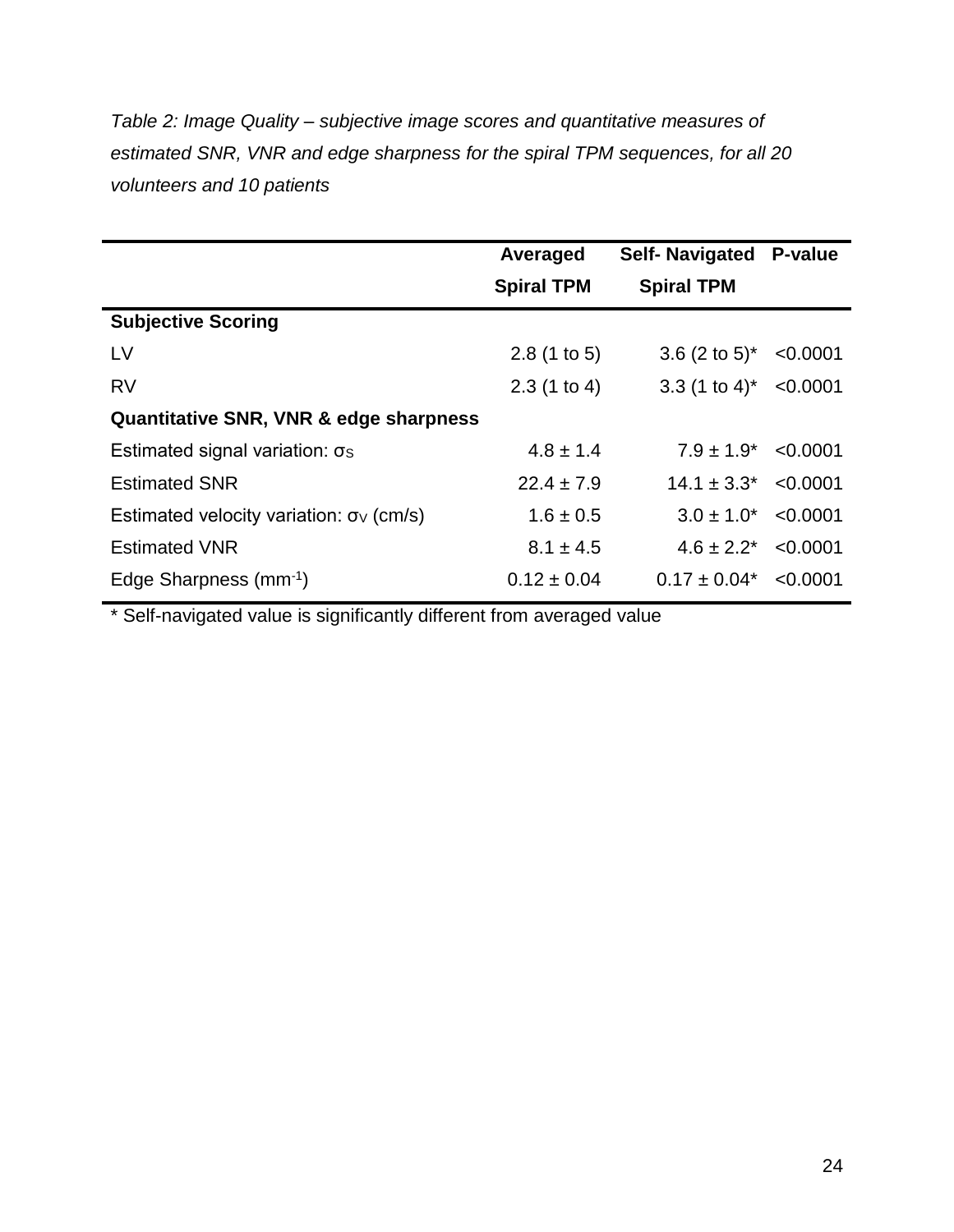<span id="page-24-0"></span>*Table 3: Tissue phase mapping velocity results comparing the conventional Cartesian acquisition to the averaged and navigated spiral acquisition in the volunteer subgroup (N=10)*

| <b>Velocity (cm/s)</b>                                            | <b>Conventional</b>  | Averaged           | <b>Self-Navigated</b> |
|-------------------------------------------------------------------|----------------------|--------------------|-----------------------|
|                                                                   | <b>Cartesian TPM</b> | <b>Spiral TPM</b>  | <b>Spiral TPM</b>     |
| LV                                                                |                      |                    |                       |
| Longitudinal, S                                                   | $5.07 \pm 1.09$      | $4.92 \pm 0.94$    | $4.96 \pm 1.12$       |
| Longitudinal, E                                                   | $-6.33 \pm 1.58$     | $-6.28 \pm 1.73$   | $-6.44 \pm 1.76$      |
| Longitudinal, A                                                   |                      | $-2.57 \pm 0.84$   | $-2.67 \pm 0.76$      |
| Radial, S                                                         | $2.67 \pm 0.26$      | $2.58 \pm 0.36$    | $2.61 \pm 0.30$       |
| Radial, E                                                         | $-3.99 \pm 0.69$     | $-3.73 \pm 0.67$ * | $-3.84 \pm 0.72$      |
| Radial, A                                                         |                      | $-1.64 \pm 0.39$   | $-1.64 \pm 0.35$      |
| <b>RV</b>                                                         |                      |                    |                       |
| Longitudinal, S                                                   | $3.8 \pm 1.1$        | $3.4 \pm 1.0^*$    | $3.8 \pm 1.1$         |
| Longitudinal, E                                                   | $-4.0 \pm 1.6$       | $-3.9 \pm 1.5$     | $-3.9 \pm 1.4$        |
| Longitudinal, A                                                   |                      | $-3.2 \pm 1.5$     | $-3.1 \pm 1.6$        |
| Radial, S                                                         | $1.9 \pm 0.6$        | $1.8 \pm 0.6$      | $1.9 \pm 0.6$         |
| Radial, E                                                         | $-3.1 \pm 1.6$       | $-2.6 \pm 1.5$     | $-2.8 \pm 1.5$        |
| Radial, A                                                         |                      | $-1.4 \pm 0.8$     | $-1.3 \pm 1.0$        |
| * Velocity is significantly different from Cartesian TPM (P<0.05) |                      |                    |                       |

^ Velocity is significantly different from averaged spiral TPM (P<0.05)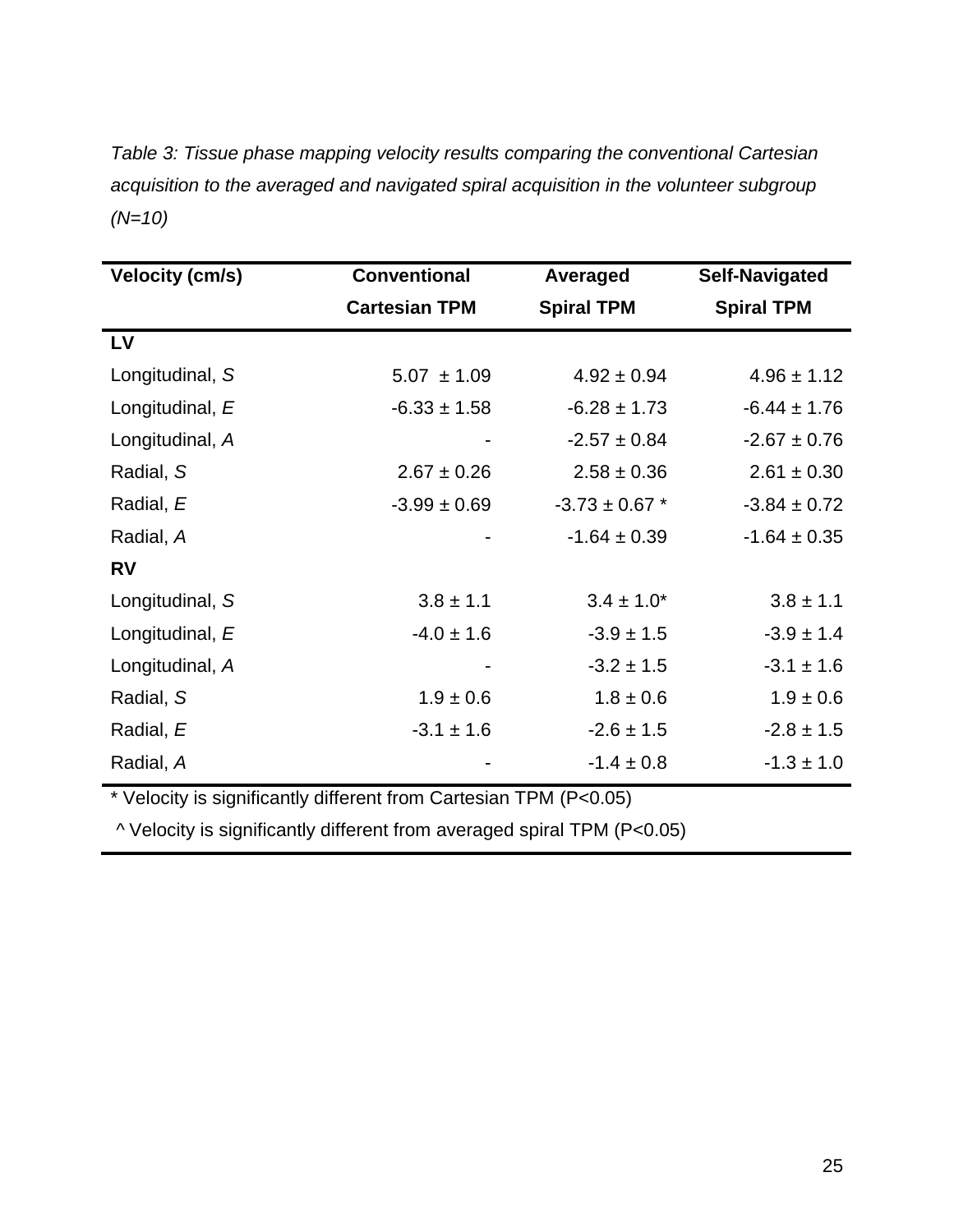<span id="page-25-0"></span>*Table 4: Image Quality – subjective image scores and quantitative measures of estimated SNR, VNR and edge sharpness for the conventional Cartesian sequence and the spiral TPM sequences, for a the seconds subgroup of volunteers (N=10)*

|                                                 | <b>Conventional</b>  | Averaged                  | <b>Self-Navigated</b>                          |  |
|-------------------------------------------------|----------------------|---------------------------|------------------------------------------------|--|
|                                                 | <b>Cartesian TPM</b> | <b>Spiral TPM</b>         | <b>Spiral TPM</b>                              |  |
| <b>Subjective Scoring</b>                       |                      |                           |                                                |  |
| LV                                              | 2.7(2 to 3)          | 3.2 (2 to 4) <sup>*</sup> | 3.9 $(3 \text{ to } 5)^*$                      |  |
| <b>RV</b>                                       | $2.2$ (1 to 3)       | 3.0 $(2 \text{ to } 4)^*$ | 3.6 $(3 \text{ to } 4)^*$                      |  |
| Quantitative SNR, VNR & edge sharpness          |                      |                           |                                                |  |
| Estimated signal variation: $\sigma$ s          | $7.1 \pm 2.0$        | $4.8 \pm 1.7^*$           | $8.7 \pm 2.8$ <sup>^</sup>                     |  |
| <b>Estimated SNR</b>                            | $8.1 \pm 3.0$        | $23.9 \pm 8.3^*$          | $13.1 \pm 3.3$ <sup>*</sup>                    |  |
| Estimated velocity variation: $\sigma_v$ (cm/s) | $4.8 \pm 1.0$        | $1.7 \pm 0.5^*$           | $3.4 \pm 1.0$ <sup>*</sup>                     |  |
| <b>Estimated VNR</b>                            | $3.2 \pm 1.4$        | $9.3 \pm 4.3^*$           | $4.8 \pm 2.3$ ^                                |  |
| Edge Sharpness (mm <sup>-1</sup> )              | $0.18 \pm 0.02$      | $0.17 \pm 0.03$           | $0.20 \pm 0.03$ <sup><math>\wedge</math></sup> |  |

\* Value is significantly different from conventional Cartesian TPM value (P<0.05)

^ Value is significantly different from averaged spiral TPM value (P<0.05)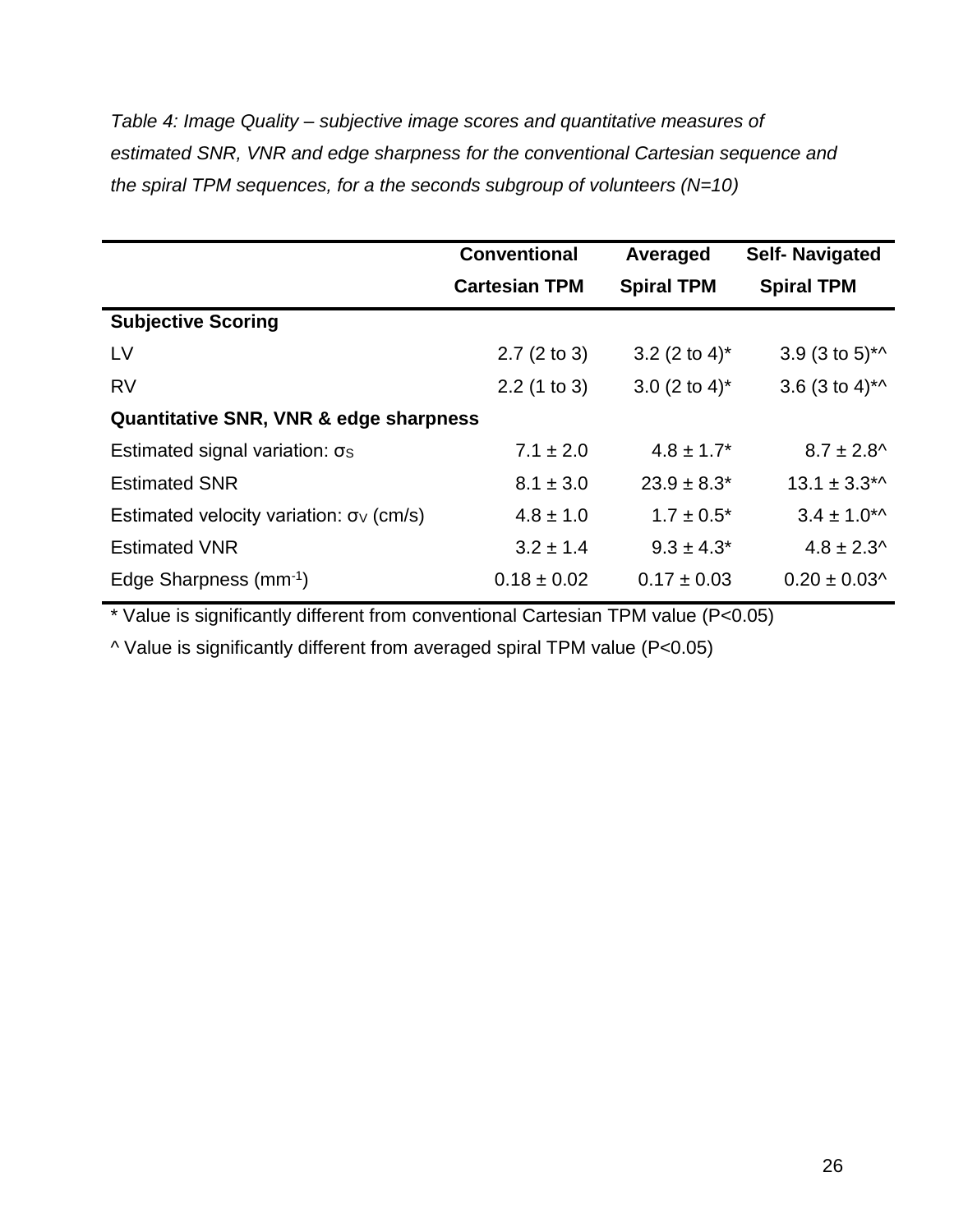| <b>Velocity (cm/s)</b> | <b>Volunteer</b>  | <b>Patient</b>    | P-value |
|------------------------|-------------------|-------------------|---------|
|                        | <b>Population</b> | <b>Population</b> |         |
| LV                     |                   |                   |         |
| Longitudinal, S        | $5.2 \pm 1.1$     | $3.5 \pm 1.1^*$   | 0.0006  |
| Longitudinal, E        | $-6.7 \pm 2.1$    | $-3.4 \pm 2.5^*$  | 0.0006  |
| Longitudinal, A        | $-2.6 \pm 1.0$    | $-3.1 \pm 1.6$    | 0.4032  |
| Radial, S              | $2.6 \pm 0.3$     | $2.2 \pm 0.4^*$   | 0.0073  |
| Radial, E              | $-3.7 \pm 0.8$    | $-2.5 \pm 1.2^*$  | 0.0013  |
| Radial, A              | $-1.6 \pm 0.5$    | $-1.8 \pm 0.6$    | 0.3436  |
| <b>RV</b>              |                   |                   |         |
| Longitudinal, S        | $4.1 \pm 1.2$     | $4.4 \pm 1.1$     | 0.6236  |
| Longitudinal, E        | $-4.5 \pm 1.5$    | $-2.7 \pm 1.6^*$  | 0.0078  |
| Longitudinal, A        | $-3.16 \pm 1.8$   | $-5.7 \pm 2.8^*$  | 0.0190  |
| Radial, S              | $2.1 \pm 0.7$     | $1.8 \pm 0.5$     | 0.2313  |
| Radial, E              | $-2.6 \pm 1.6$    | $-1.1 \pm 0.9^*$  | 0.0112  |
| Radial, A              | $-1.3 \pm 0.8$    | $-1.8 \pm 0.7$    | 0.1523  |

<span id="page-26-0"></span>*Table 5: Tissue phase mapping velocity results in the volunteer population (N=20) and patient population (N=10), measured using the self-navigated spiral TPM sequence* 

\* Velocity for patient population is significantly different from

volunteer population